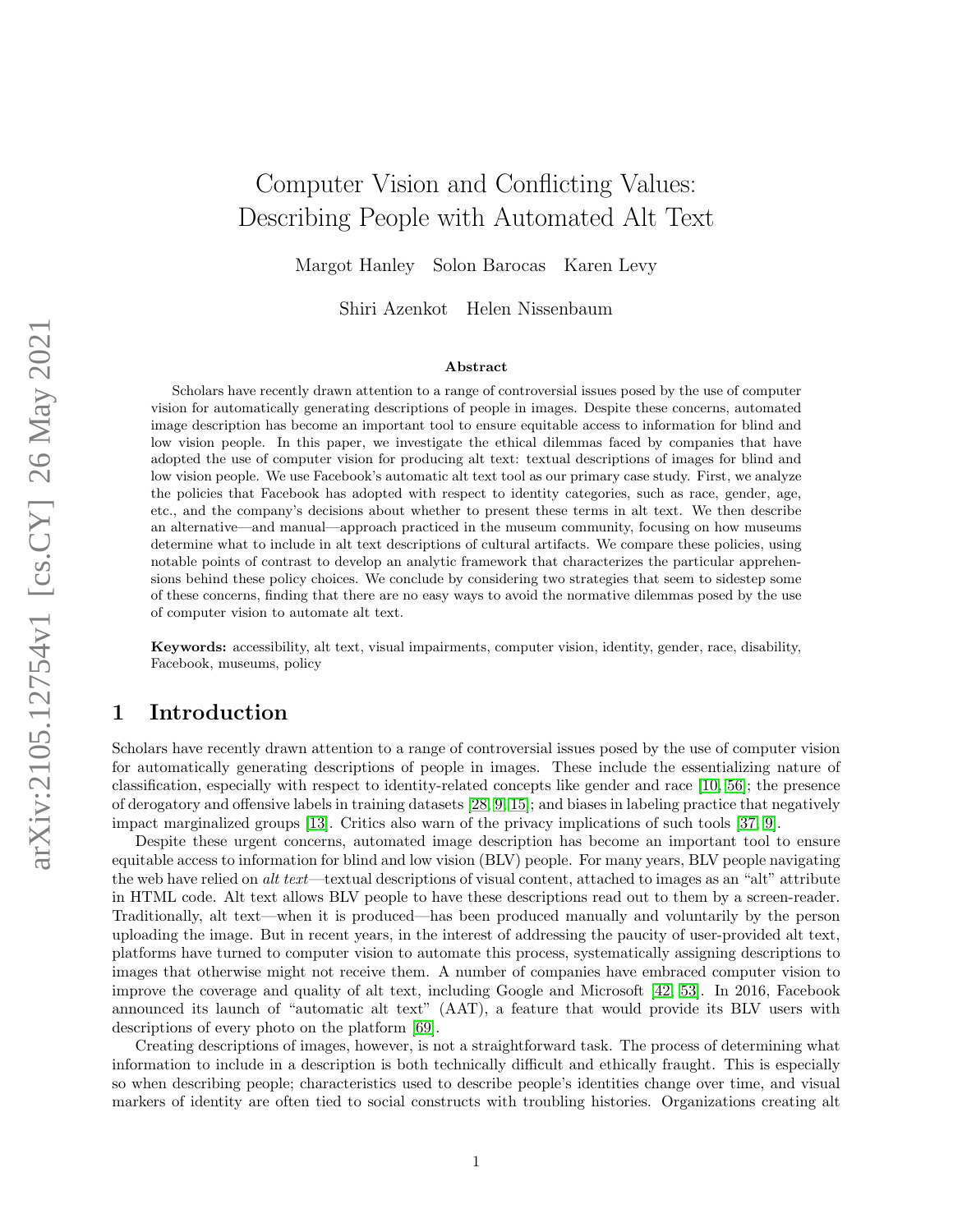text thus face difficult questions: Which features of an image are salient enough to merit description in alt text? How should they be described, and what can (or should) be omitted? What values should inform image description practices? Who benefits and who is harmed by different policies? And how sensitive should these determinations be to different contexts?

When it released AAT, Facebook expressed normative concerns about many of these questions, and acknowledged the various trade-offs they entailed and open questions that remained [\[69\]](#page-18-0). But Facebook is, of course, not the first organization to be confronted with versions of these questions. Museums have long navigated these tensions in their own practices of describing images in text, and have developed specific principles and guidelines to aid in their determinations, along with explicit justifications for their normative choices. To be sure, technology companies and museums are not completely analogous; the two face very different constraints in approaching the task of image description, and we don't intend to suggest that platforms should (or could) adopt museums' approaches wholecloth. Yet museums' approaches are still instructive, revealing the fault lines that platforms must navigate in making their own design choices, and offering some strategies from which platforms might learn. In this respect, we situate this paper alongside scholarship like [\[34\]](#page-16-2), which compares machine learning dataset collection to that of archives and calls "on the machine learning community to take lessons from other disciplines that have longer histories with similar concerns" [\[34\]](#page-16-2).

We further aim to put our work into conversation with research by Facebook itself [\[69\]](#page-18-0) which acknowledges some of these tensions, as well as a line of work by scholars exploring the ethical stakes of image description and access by BLV users [\[59,](#page-17-3) [41,](#page-16-3) [6\]](#page-15-4). A notable contemporaneous work in this line of scholarship is [\[5\]](#page-15-5), which explores the preferences of BIPOC, nonbinary, and transgender users of screen readers, with particular focus on how race, gender, and disability are described in alt text. We aim to complement Bennett et al.'s rich qualitative work from users' perspectives with our focus on comparative organizational practices.

We proceed as follows. We begin by reviewing the scholarly research on the normative dimensions of computer vision, image description, and accessibility for BLV users. We then present a study of the policies and normative justifications that two different types of organizations have invoked in deciding how to describe images—especially images of people—in text. First, we analyze the policies that Facebook adopts with respect to race, gender, age, and physical characteristics and the company's decisions around whether to include or omit descriptions of this type from alt text. We then present an alternative—and manual approach practiced in the museum community, focusing on how museums determine what to include in descriptions when the primary goal is to serve BLV people. We compare the similarities and differences between the policies adopted by Facebook and museums—and the expressed reasoning behind these policies.

### 2 Related Work

### 2.1 The production and prevalence of alt text

Alt text online is infrequently available and of poor quality [\[26,](#page-16-4) [24\]](#page-16-5). Responding to this problem, researchers have developed tools, strategies, and applications to increase its availability at scale. Some techniques to increase the quality and quantity of alt text are semi-automated; previous work has explored how to draw on crowd workers [\[55\]](#page-17-4), friends, and volunteers [\[11\]](#page-15-6) to provide image descriptions. These semi-automated systems have limitations. Highlighting the length of time it takes to provide descriptions to BLV people, for instance, researchers have noted that VizWiz, a crowdsourcing tool, takes more than two minutes to provide a description of a single image [\[8\]](#page-15-7). Researchers also report that relying on others can feel like a social burden [\[54\]](#page-17-5) and describe the difficulty of implementing semi-automated systems at scale [\[32\]](#page-16-6).

Recent work has focused on addressing these issues by creating more fully automated systems. These systems rely primarily on machine learning, computer vision, and natural language processing techniques. Researchers have advanced the general techniques of object recognition for automatic caption generation [\[20,](#page-15-8) [35,](#page-16-7) [60\]](#page-17-6). Recently, these have been applied specifically to the production of alt text, as in the case of Facebook's AAT, which makes descriptions instantly available for all photos on its platform [\[69\]](#page-18-0). Several companies have developed publicly available computer vision APIs that include object recognition and captioning, including Google Cloud, Microsoft Azure, and Amazon Rekognition [\[25,](#page-16-8) [44,](#page-17-7) [33\]](#page-16-9).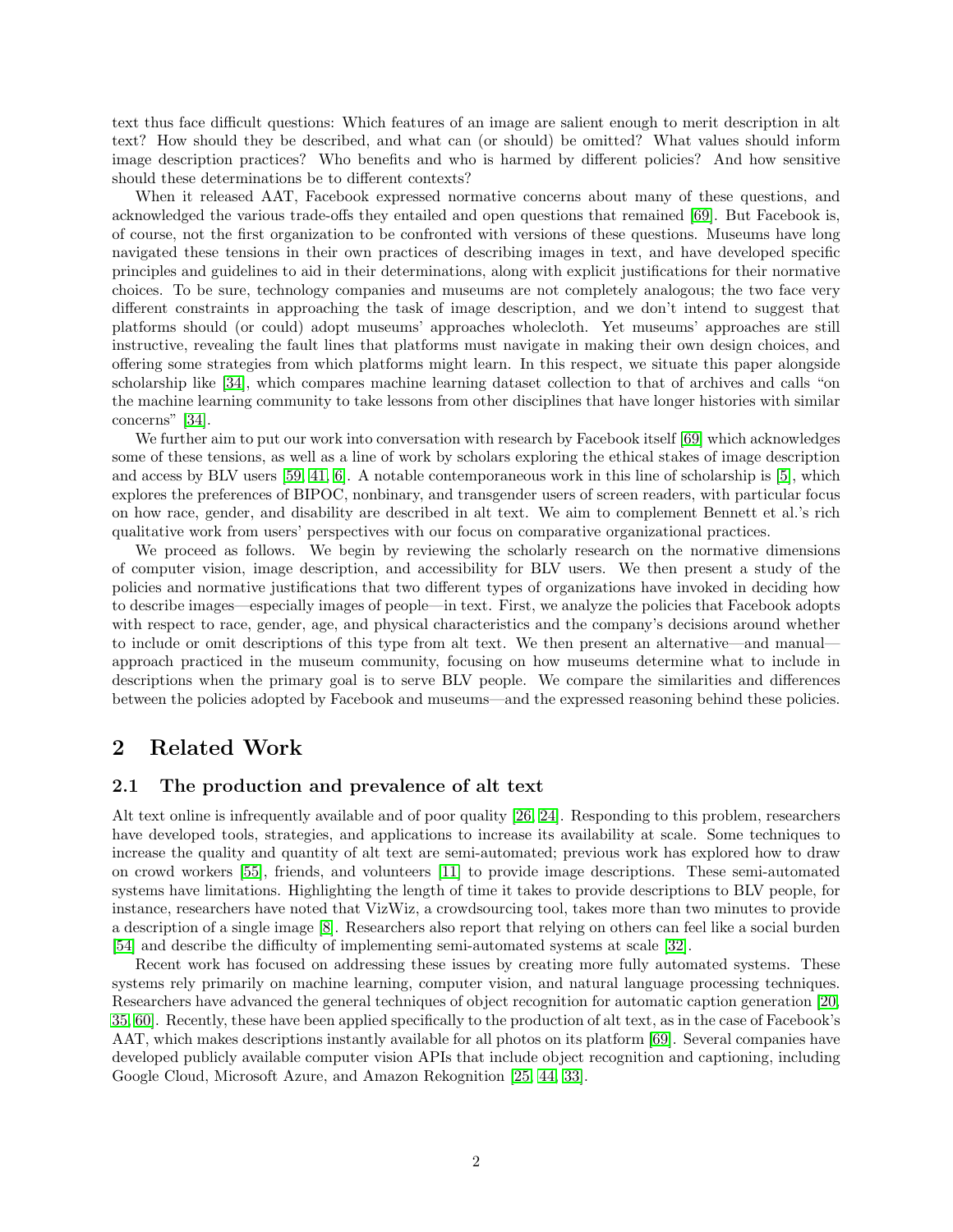#### 2.2 What users want from alt text

Previous work has established that BLV people are interested in being presented with information about people in images [\[71\]](#page-18-1) and that preferences about the type, quantity, and conditions under which information is presented varies across contexts. [\[59\]](#page-17-3) explore the gap between what is typically offered in alt text and the stated preferences of BLV users. They find that BLV users want to be presented with detailed information about people in images but that preferences vary across contexts (e.g., dating websites, social media, news sources, etc.). On social networking sites, users want information such as the image subjects' gender, race, and physical appearance [\[59\]](#page-17-3). In other work, BLV users express that they feel it is more appropriate to describe people with concrete, visual details than with identity categories, although they qualify that in some contexts this information might be worth including, such as when users post photos where their race, gender, or disability is central to its meaning [\[5\]](#page-15-5).

Researchers have also found that BLV people want contextual information about people while navigating through public space; Branham et al. [\[12\]](#page-15-9) find that BLV users would like to be able to identify people they know, the physical attributes of people, as well as demographic information. A small percentage of respondents said they wanted information that could allow them to meet strangers in emergency situations or find attractive strangers. This work affirms research indicating that preferences for information about people, including attributes like race and gender, vary based on the context in which the image is presented [\[52,](#page-17-8) [71,](#page-18-1) [5,](#page-15-5) [59\]](#page-17-3).

#### 2.3 Normative implications of computer vision

A rich line of scholarship has explored the social consequences of classification, an act which is inescapably political; categories map insufficiently onto the complexity of human experience and impose an external (and often rigid) viewpoint on who or what "counts" and who is sufficiently "like" someone else to be grouped together in a taxonomy [\[10,](#page-15-0) [15\]](#page-15-2). The acts of translation and categorization inherent to computer vision are likewise necessarily reductive and discretizing; they inevitably do some violence both to the richness and depth of visual media and the indeterminacy of identity [\[31\]](#page-16-10). Classification of people at various stages of the pipeline leads to many types of normative concerns [\[28,](#page-16-0) [36,](#page-16-11) [70\]](#page-18-2). The process of labeling images of people is inherently subjective [\[43,](#page-17-9) [63,](#page-18-3) [48\]](#page-17-10) and biased along dimensions of race and gender both of the image subject  $[62, 2, 38]$  $[62, 2, 38]$  $[62, 2, 38]$  and the labeler  $[49]$ . Unique challenges surface when the process of describing imagesparticularly images of people—is automated via computer vision. Prior work demonstrates that computer vision disproportionately misidentifies or fails to identify members of marginalized communities, such as people of color [\[13\]](#page-15-3) or non-binary people [\[56,](#page-17-0) [37\]](#page-16-1), and reduces gender to a stable, binary classification system [\[27,](#page-16-13) [56\]](#page-17-0). Other scholars have remarked on the dangers of using computer vision to draw inferences about personal characteristics that are not visually evident [\[70,](#page-18-2) [62\]](#page-18-4), including sexual orientation and criminality [\[67,](#page-18-5) [29\]](#page-16-14). The output of computer vision models can reinforce harmful stereotypes [\[3\]](#page-14-1), subject people to offensive description [\[15,](#page-15-2) [9\]](#page-15-1) and otherwise raise serious questions about representational justice [\[30\]](#page-16-15).

These areas of research demonstrate how organizations implementing automated alt text must balance multiple interests. On one hand, organizations may seek to improve accessibility by providing the rich information desired by BLV users; on the other, they may want to do so in a way that attends to concerns about the dangers of using computer vision for describing people. In what follows, we consider how these tensions are instantiated in the alt text practices and policies developed by two very different types of organizations.

## 3 Methods

To illustrate how these tensions are confronted in practice, we analyze policies related to describing people in alt text in two types of organizations: Facebook's AAT system and museums' guidelines for composing alternative descriptions of images in their collections. We focus on the Museum of Contemporary Art in Chicago (MCA) and Cooper Hewitt Smithsonian Design Museum in New York City, each of which has played a prominent role in developing alt text guidelines in the museum community. We describe the policies each organization has adopted for producing alt text, then interrogate and compare the normative reasoning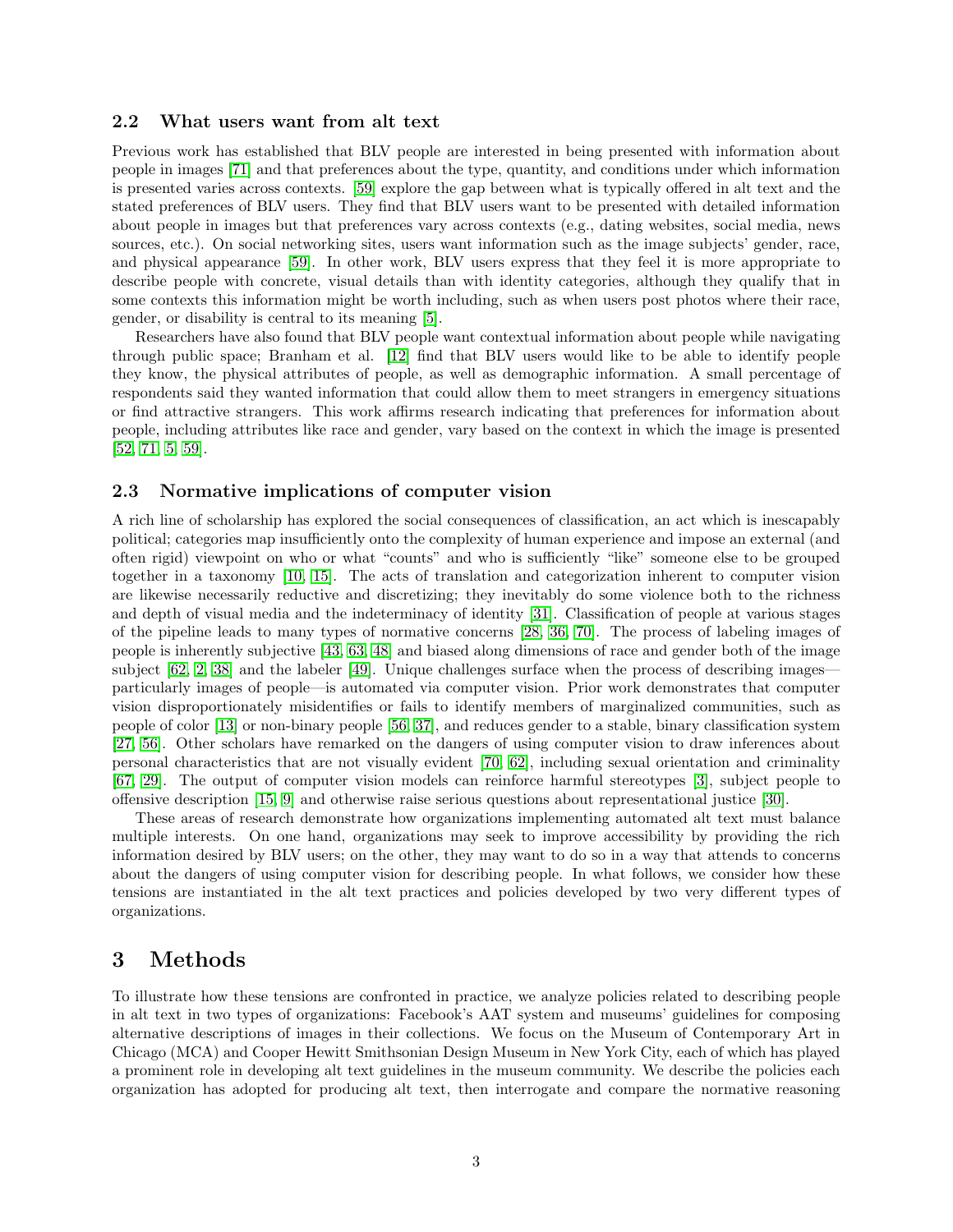underlying these design choices, to the extent we can derive it from organizations' explanations of their goals and rationales.

Facebook does not publish its policies about how it describes images of people in AAT; museums make their guidelines publicly available. Thus, our analysis involved first identifying all available information related to Facebook's policies for describing images of people with AAT and, where available, its stated rationales for these policies. We conducted a systematic review of public sources describing Facebook's AAT tool, including Facebook's published research paper on the topic [\[69\]](#page-18-0), the company website and blog posts, and broader media coverage. Our search involved querying Google News and Factiva for articles including the terms "Facebook" and either "automated alt text" or "automated alternative text," as well as sitespecific Google searches of Facebook's website and blog posts. We read each result and noted any mention of Facebook's policies or rationale around describing images of people with AAT. Altogether we reviewed 539 responsive results; though the vast majority of these were duplicative, this review gives us reasonable confidence that we have comprehensively surveyed the landscape and located Facebook's public statements about AAT.

Importantly, our analysis here focuses on publicly available sources. We did not formally audit Facebook's AAT system, nor secure "insider" knowledge about how its alt text practices were determined, how they are put into practice, or the rationales justifying those choices. In both cases, our analysis centers on stated policies rather than enacted practices, since our primary interest is in organizations' expressed normative reasoning (rather than specific workings of the systems in practice).

### 4 Automatic Alt Text at Facebook

Facebook introduced AAT in 2016, with the goal of ensuring that BLV users could "get the same enjoyment and benefit out of the platform as people who can [see photos]" [\[69,](#page-18-0) [47\]](#page-17-12). In their previous research, the company found that BLV users felt frustrated or isolated by their experience engaging with images on the platform [\[72,](#page-18-6) [16\]](#page-15-10). While algorithmically generating alt text for every user-uploaded image on the platform posed an extremely difficult technical challenge, the accessibility team pursued the effort as one core to the company's mission, asserting that accessibility is a requirement of "connecting the world" [\[51\]](#page-17-13) and emphasizing the team's ethos that what "visually appears for sighted people gets translated well into something that's non-visual" [\[18\]](#page-15-11).

While media coverage of AAT was positive, highlighting the Facebook's accessibility team's promotion of inclusivity and equity [\[47,](#page-17-12) [39,](#page-16-16) [51\]](#page-17-13), feedback from the BLV community was mixed, largely due to the sparsity of detail in image descriptions. Accessibility scholar and advocate Chancey Fleet has noted that Facebook's AAT is "famously useless in the blind community" despite "garner[ing] a ton of glowing reviews from mainstream outlets" [\[21\]](#page-15-12).

There was also criticism from the broader public, reflecting expectations that Facebook should provide richer descriptions. A platform-wide outage on July 3, 2019, exposed AAT's shortcomings to sighted users who had not previously encountered the feature [\[64\]](#page-18-7). During the outage, Facebook users could access the platform but could not upload or see images. Instead, they saw blank white boxes with small, blue alt text describing the images that were not displayed. This led to a flurry of posts on Twitter in which Facebook users commented on the poor quality of the AAT, noting its vagueness and questioning whether it constituted an "inclusive experience" [\[58,](#page-17-14) [65\]](#page-18-8). In his 2017 exhibit "Image May Contain," the artist-researcher Lior Zamalson highlighted the tool's shortcomings by illustrating how AAT describes famous photographs of historical significance, showing how it "flattens [images'] meaning by taking them out of their social context" [\[50\]](#page-17-15). For example, the image of President John F. Kennedy "driving through the streets of Dallas in a Lincoln Continental just moments before he was assassinated" was translated by AAT to "Ten people, car." Reflecting on the exhibit, Fleet noted how the descriptions are "stripped of valence" [\[61\]](#page-17-16).

The criticisms can be attributed, in part, to technical limitations, recognized by Facebook itself, such as choosing to restrict alt text to tags rather than generating rich and fluid captions, as the system is "limited by the accuracy and consistency of existing natural language caption generation systems" [\[69\]](#page-18-0). Furthermore, Facebook notes the challenge of applying existing algorithms for caption generation to AAT's design and implementation; these models, which were "designed and evaluated for sighted people" [\[69\]](#page-18-0) tend to identify and describe objects more relevant for sighted users than BLV users. Ultimately, some of the public's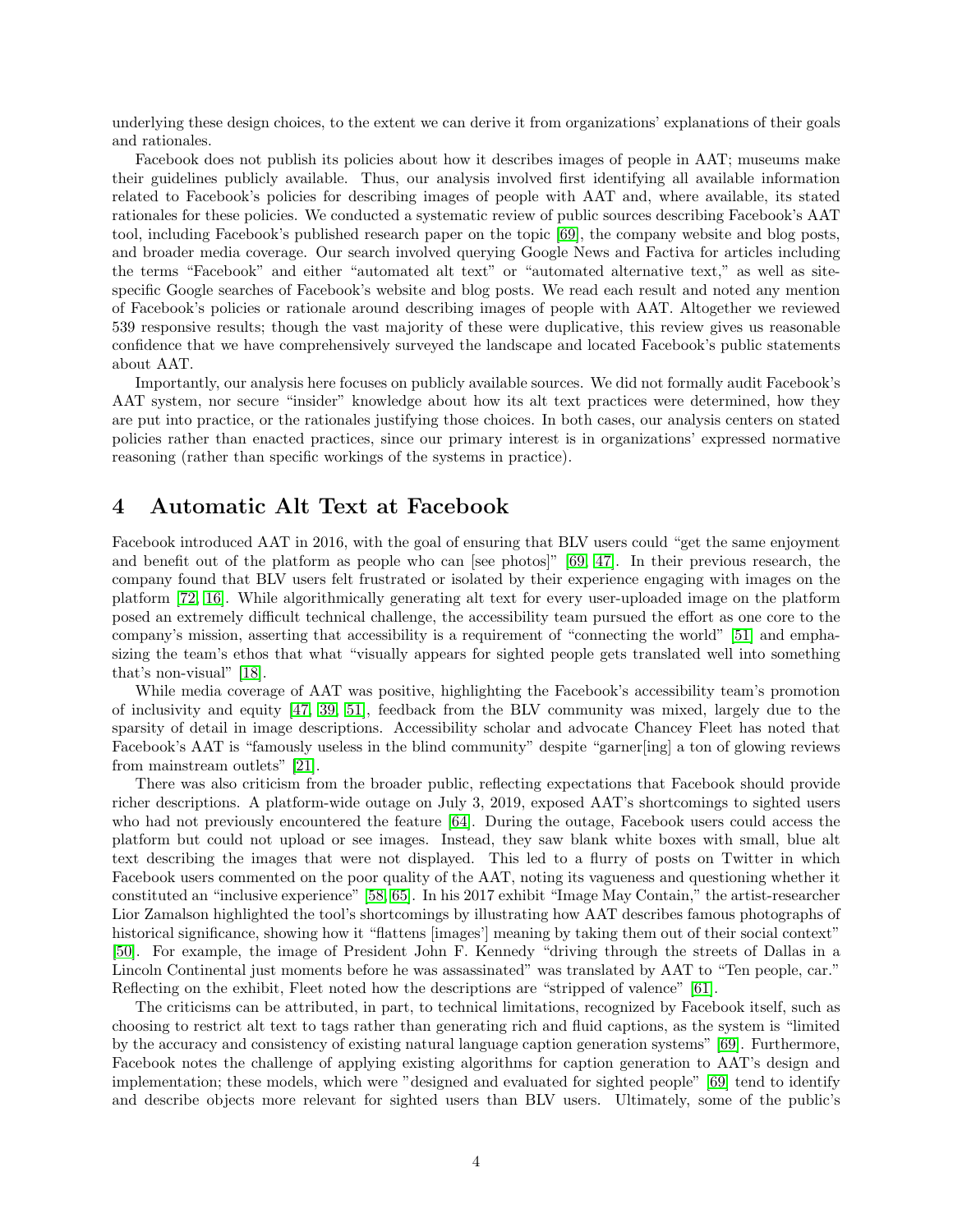criticism—which highlighted how flat, brittle, and unnatural the descriptions read—can be explained by these technical challenges.

Other aspects of Facebook's AAT design, however, stem from the company's policy decisions dictating what descriptions should contain. These policy decisions are distinct from the system's technical constraints: even if a company could theoretically generate long, vivid automatic descriptions, it would nonetheless face the question of what concepts should be described, and how. These policy decisions are inescapable: other companies with comparable object detection services apply policies of their own around which identity attributes they will return in image description and alt text. In 2020, Google adjusted its Cloud Vision API so that it would no longer return tags for gender, such as 'man' or 'woman,' but would instead return "nongendered label|s| such as 'person'  $[\dots]$  given that a person's gender cannot be inferred by appearance" [\[23\]](#page-16-17). Microsoft, which offers image captioning services to "improve accessibility" through Azure AI, appears to include gender in some instances and not others [\[44\]](#page-17-7). As of April 2021, Amazon Rekognition makes "gender binary (male/female) predictions based on the physical appearance of a face in a particular image" [\[33\]](#page-16-9).

### 4.1 Facebook's AAT policies

The primary means through which Facebook operationalizes its AAT policies is through the use of a blocklist to prevent alt text from including information about certain "sensitive" categories. Facebook applies this blocklist to a set of pre-defined prominent and frequent concepts. Lastly, Facebook employs an "accuracy threshold" below which it will not return information in certain categories. These processes, detailed in [\[69\]](#page-18-0), are elaborated below.

Acknowledging that there is an "infinite number of details in a given photo," Facebook first had 30 human annotators review a subset of 200,000 randomly selected photos and then select three to ten "prominent" concepts per image. It then sorted the concepts by frequency and chose the top 200 as "concept candidates." It then filtered those concept candidates to exclude those that "could have a disputed definition or that were hard to define visually," like "concepts associated with personal identity," including gender-related concepts (to which we return below); "fuzzy and context-dependent" adjectives like 'young' and 'happy'; and concepts that are difficult for an algorithm to learn, like 'landmark' [\[69\]](#page-18-0).

Applying this blocklist to the list of 200 concept candidates resulted in the removal of 103 concept candidates, leaving 97 concepts total. Importantly, this list purposefully excludes concepts not because they were not prominent or frequent, but due to other considerations. For example, the company considers gender an identity attribute and will categorically omit it from AAT descriptions. While the company does not outline explicit policies for describing age or physical appearance (other than that 'young' is an excluded "fuzzy or context-dependent" adjective), final concepts do include age-related words like 'baby' and 'child' and concepts which could be considered gender proxies, like 'beard' and 'jewelry' [\[16\]](#page-15-10).

In addition to categorical omission of some sensitive attributes via the blocklist, Facebook adopts a policy regarding the confidence threshold for predicting the concept accurately, which further distinguishes concepts by sensitivity. The company states that the algorithm must be at least approximately 80% confident about its classification before it would display a concept in AAT [\[69\]](#page-18-0). When it isn't confident, "Facebook simply won't suggest a description"; as the project lead notes, "[i]n some cases, no data is better than bad data" [\[47\]](#page-17-12). In its research paper, the company does not mention its policies on ethnicity or race. However, in other sources, a Facebook representative has stated that AAT might return race if the model had sufficient confidence: "in sensitive cases—including ones involving race, the company [. . . ] will require a much higher level of confidence before offering a suggestion" [\[47\]](#page-17-12). Facebook's research paper notes that the requisite confident level is set at high as 98% for "a few more sensitive concepts" [\[69\]](#page-18-0).

In January 2021, Facebook announced that it was increasing the number of concepts that it includes in AAT from 200 to 1200, but the company has not commented on any changes in its policies around blocklisted or sensitive concepts, like gender or race. Facebook also announced that its new model is trained to perform consistently across the dimensions of skin tone, age, and gender [\[1\]](#page-14-2). In its 2017 research paper, Facebook stated that at that time it chose not to implement facial recognition until it could responsibly assess the privacy implications of doing so, despite requests for such a feature from research participants [\[69\]](#page-18-0). Since then, the company has introduced the tool across the platform as an opt-in feature, and incorporated it into the AAT functionality [\[1\]](#page-14-2).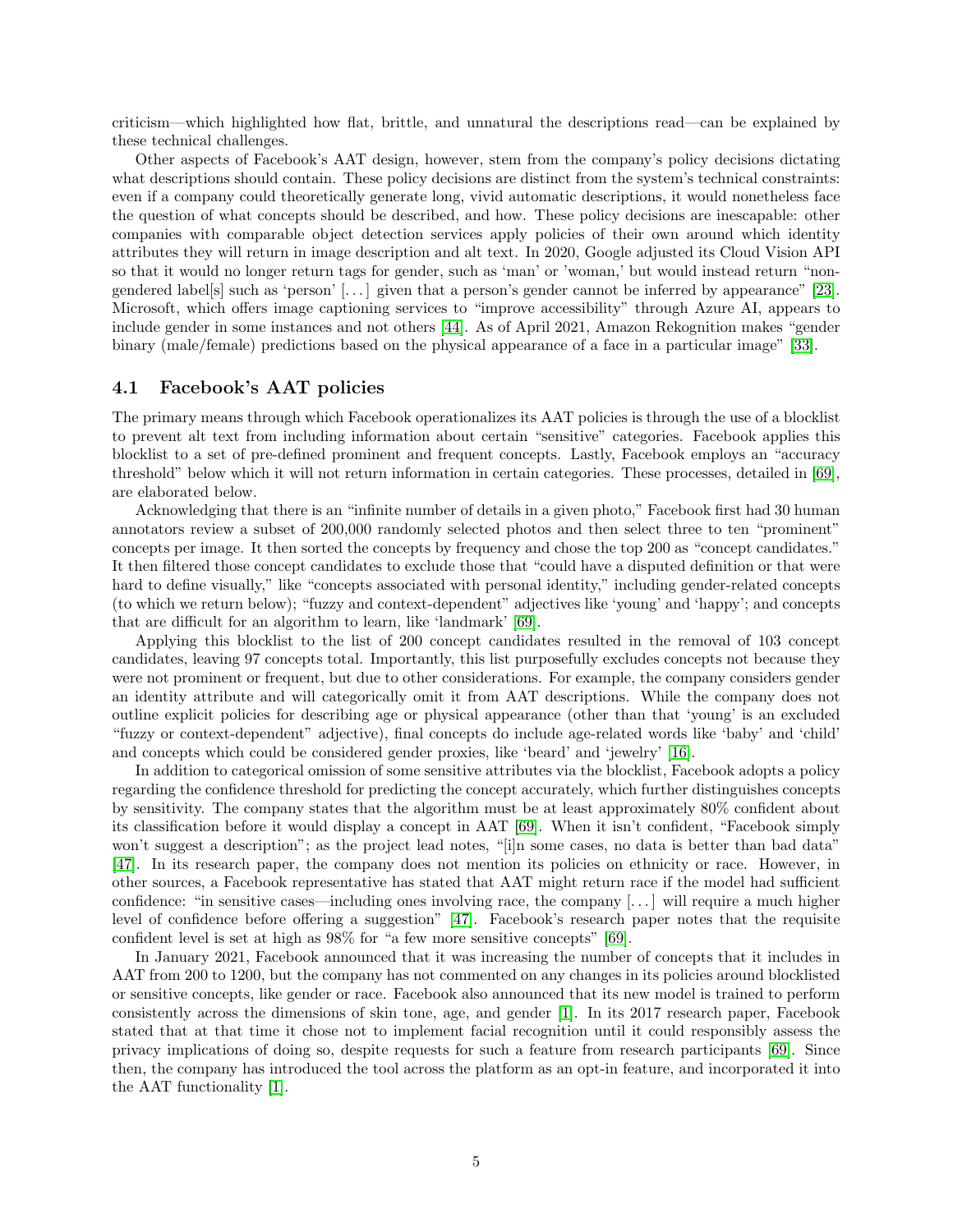#### 4.2 Normative justifications

In its research paper and public statements, Facebook explicitly acknowledges a set of normative concerns and considerations that reflect the interests of various parties—including the subjects depicted in the image, the BLV user receiving the image description, and the person who uploaded the image [\[1,](#page-14-2) [69,](#page-18-0) [47\]](#page-17-12).

Regarding image subjects, Facebook expresses concern around offensive mistagging or essentialization. For example, Facebook's paper notes that while participants in users studies desired more detailed descriptions of image subjects, Facebook was hesitant to do so because of "the consequence[s] [of] wrong or potentially offensive tags" [\[69\]](#page-18-0). By categorically omitting gender because "gender identification is more complex, personal, and culture-dependent than what may appear visually on photos," the authors express concern about mistagging or essentializing image subjects. The authors acknowledge that in addition to inherently offensive concepts, there are also concepts which may become offensive when assigned to an object; they use the example of tagging a 'person' as a 'horse.' The privacy interests of image subjects are also implicated in Facebook's expression of hesitation regarding the integration of face recognition into the AAT tool. The authors frame this concern as a tradeoff against BLV users' desire for more informative alt text.

As to BLV users, the authors highlight concerns around providing incorrect or possibly misleading information about an image, impeding effective social interaction or even resulting in BLV users being led to believe something embarrassing or offensive about the people depicted [\[69\]](#page-18-0). The authors frame the latter problem as a "value/risk" tradeoff, expressing the concern that the cost of "algorithmic failure" (i.e., inaccurate tags) is uniquely high in the case of alt text. BLV people cannot visually assess whether a description is inaccurate, and the misunderstanding could lead a BLV person to make "inappropriate comments" about other users' photos [\[69\]](#page-18-0). The authors specifically refer to the now-infamous situation in which Google's image tagging feature misidentified Black people as 'gorillas' [\[4\]](#page-14-3), and express concern about the prospect of misleading BLV users with such an error; they cite this concern as justification for the high levels of confidence required before displaying certain image tags.

Finally, Facebook expresses some concerns around the interests of the person who uploaded the image to which AAT is being applied (whom it refers to as the "photo owner"). In discussing the possibility of giving image uploaders the capacity to review and verify possible descriptions before making them available via AAT, Facebook expresses concern that doing so may "create a feeling of social debt for blind users" and that such a process could result in "a significant amount of work" for image owners, given that many photos will not be consumed by AAT users [\[69\]](#page-18-0). Facebook also expresses concern about whether applying alt text to an image uploader's photo could undermine their agency or "creative ownership" over an image.

### 5 Manual Practices in Museums

In light of the challenges Facebook encounters in its policy choices around AAT, we consider a separate context with a well-developed tradition of attaching text descriptions to images: museums. Museum practices impart a unique perspective in how they implement appropriate policies for alt text, and provide an important point of comparison for Facebook's practices. We reviewed the image description guidelines for two museums, MCA and Cooper Hewitt, each of which has garnered attention for its alt text practices.

As an initial matter, it is notable that museums may offer multiple versions of textual descriptions for a single image; Cooper Hewitt offers both short and long descriptions for orienting BLV people to exhibits and artworks. While screen readers default to providing the short description, guests can opt into being read a longer and more detailed description [\[66\]](#page-18-9). Here, we consider both types.

An explicitly articulated set of normative values underpins museums' image description practices. Cooper Hewitt presents a guiding philosophy for how it approaches composing descriptions of images which include people:

"One should identify the visual appearance of persons, especially when it is important to the understanding of the content of an image. Instincts for political correctness tend to inadvertently result in redacting information; it is a general rule that if you are able to see something it should be shared with those who cannot see it" [\[14\]](#page-15-13).

Cooper Hewitt's guidelines recommend that all visual information should be available to BLV people in text descriptions. This principle is one often shared by individuals within the accessibility community.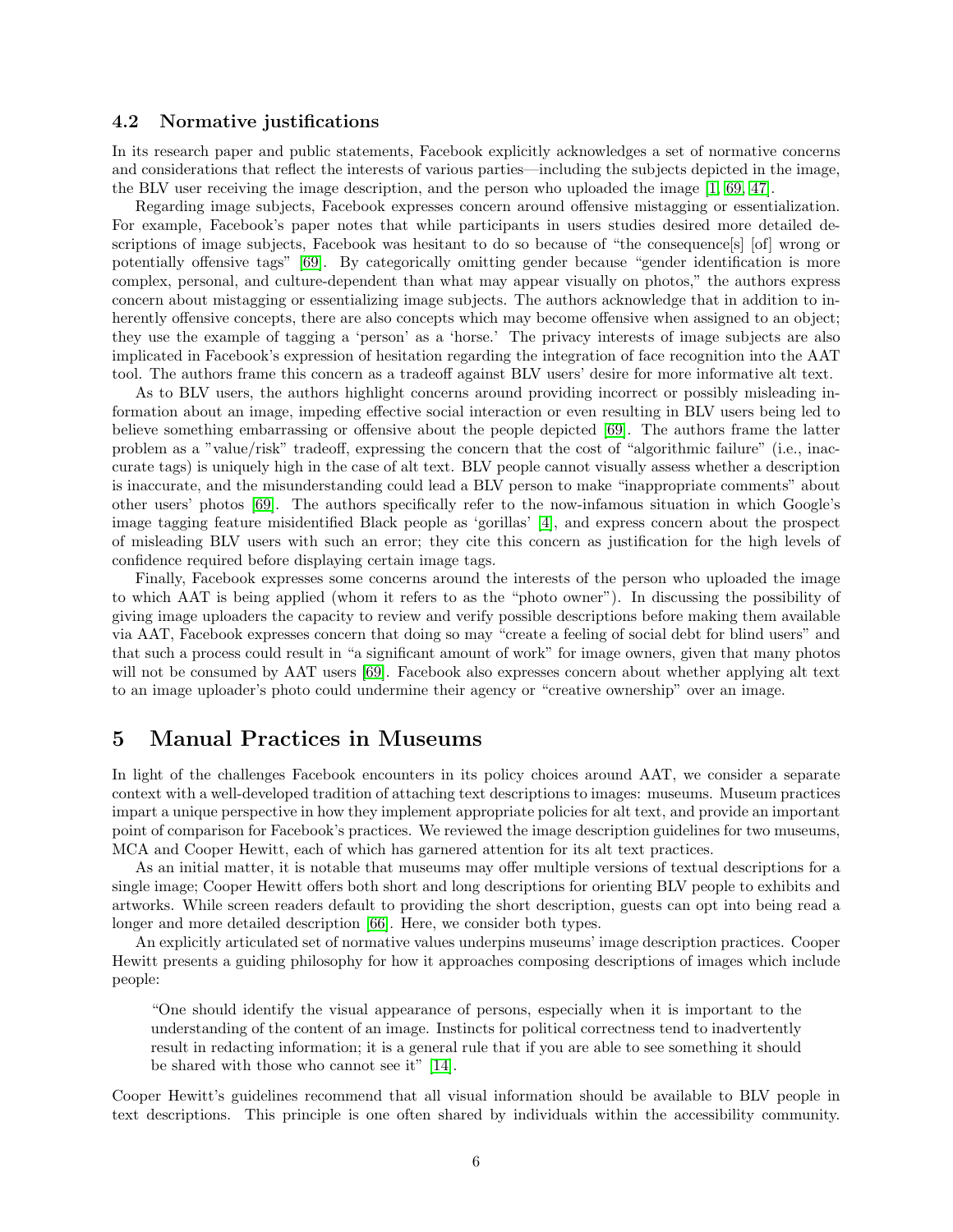Sina Bahram, an accessibility consultant who advised both MCA and Cooper Hewitt on their guidelines, emphasizes the importance of rendering visual information explicit in certain contexts:

"When I think of a picture or a photo of somebody using a wheelchair, I'm not necessarily interested in identifying disability. It would be, however, critical, in certain contexts to know that that person is using a wheelchair and in other contexts it may not be of interest, but I don't want to err on the side of, 'Oh, we shouldn't talk about this because it's difficult.' Because I think that leads us to implicit censorship, and that's not what we want to do" [\[61\]](#page-17-16).

Museums codify this philosophy in guidelines that offer recommendations for describing people in alt text. Both museums suggest describing an individual as a 'person' without attributed gender, unless gender is "clearly evident and verifiable" (MCA) [\[46\]](#page-17-17) or "clearly performed and/or verifiable" (Cooper Hewitt) [\[14\]](#page-15-13). The "or" in Cooper Hewitt's guidelines would seem to allow for the use of gender even if not verifiable if it is "clearly performed"—and this is well reflected in the examples included in the guidelines, which use gender throughout. Similarly, both museums recommend avoiding any racial or ethnic terms unless race or ethnicity is "obvious and known"; in keeping with the guidance to rely on visual information, they instead recommend describing skin tone. Cooper Hewitt's guidelines note that "where skin tone is obvious, one can use more specific terms such as black and white, or where known and verified, ethnic identity can be included with the visual information: Asian, African, Latinx/o/a (also see gender), etc." [\[14\]](#page-15-13). Bahram elaborates: "I think that it is important to identify what is visually apparent in images when we're working with institutions on describing photos in the art context. We describe skin color, but we don't describe ethnicity because one can be seen, and the other one is inferred" [\[61\]](#page-17-16). He emphasizes this critical distinction between what information "can be seen" and which cannot; skin color is visually perceived and therefore should be described, whereas a person's ethnicity, unless clearly represented through some other contextual cue, is not purely visual information and is therefore not amenable to description.

While museums recommend explicit guidelines for composing image description, they also acknowledge that these guidelines are a "living document" and must be constantly revisited to "engage with contemporary dialogues" [\[14\]](#page-15-13). They emphasize the importance of "regularly review[ing] and updat[ing] these guidelines and glossaries of terms to sensitively describe people without implications of judgement" noting that "image description inherently intersects with questions of race, gender, and identity" [\[14\]](#page-15-13).

### 6 Comparing Policies

There are a number of similarities and differences to note about the policies adopted by Facebook and museums—and some of the expressed reasoning behind these policies. We summarize these in Table [1](#page-9-0) and highlight key points below.

Facebook and museums both appear willing to use race tags under certain circumstances, but rely on different justifications for doing so. Media coverage suggests that Facebook would tag race if its model is sufficiently confident, with the confidence threshold set especially high [\[47\]](#page-17-12). In contrast, museums seem to endorse its use only when it is known or verified. Museums are more permissive when it comes to skin tone, however: when it is clearly visible, they suggest that it should be noted in alt text. Nearly all of the alt text for example images in Cooper Hewitt's guidelines includes details about skin tone. Facebook, to our knowledge, has made no public statements about its willingness to describe skin tone.

Facebook and museums depart substantially when it comes to their policies on gender description. Facebook categorically refuses to use gender terms. Museums, in contrast, endorse their use under certain conditions: Cooper Hewitt notes that gender can be named if "clearly performed and/or verifiable," while MCA only allows its use if "evident and verifiable."

Museums seem to embrace the use of age descriptions with no obvious restrictions, while Facebook purposefully removed 'young' from AAT's set of available concepts, suggesting that it hesitates to infer people's age. Facebook does use certain concepts that still indicate age (e.g., 'child' and 'baby'); notably, unlike 'young,' these do not seem to be filtered out as part of its process of removing tags with "disputed definition or that [are] hard to define visually" [\[69\]](#page-18-0).

Cooper Hewitt is unique in suggesting that alt text should describe apparent physical disabilities. Note, however, that in its examples, Cooper Hewitt's alt text does not use the term 'disabled' or name a specific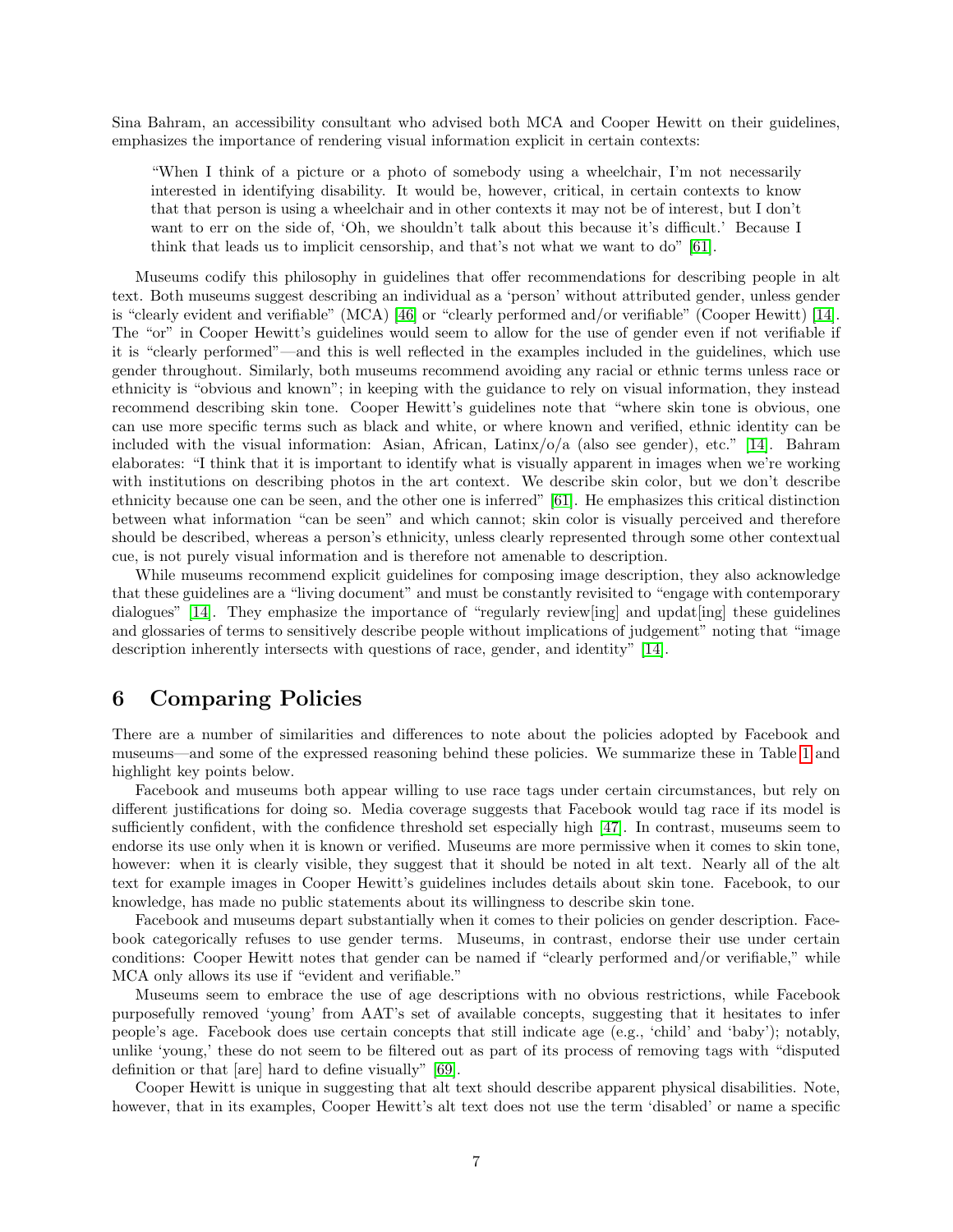physical disability; the examples instead mention the appearance of a wheelchair. It is thus unclear whether Cooper Hewitt endorses using the language of disability or prefers that alt text only describe observable properties like assistive devices. The MCA guidelines do not remark on disability, nor does Facebook.

Both Facebook and museums, however, seem committed to describing physical features of particular importance, including those that might serve as the basis for inferences about identity categories like gender and race. For example, Facebook gives 'beard' and 'jewelry' as examples of concepts included in AAT; the company has also suggested that it would like to include attributes like hair color [\[39,](#page-16-16) [18,](#page-15-11) [22\]](#page-15-14). As mentioned, both museum guidelines advocate in favor of describing skin tone, which can clearly serve as the basis for inference about race; MCA's guidelines even mention hair color.

Finally, while both museums advocate in favor of identifying recognizable (i.e., public, historical, etc.) figures by name, Cooper Hewitt says that doing so does not obviate the need to also describe the person's physical features. Its example of alt text appropriate for a painting of Michelle Obama names her, but also mentions her skin tone. Facebook originally hesitated to use facial recognition to identify people by name—either when describing users' friends or even public figures. Matt King, an Accessibility Specialist at Facebook, even expressed frustration that "[i]f everyone else can see that's a picture of Donald Trump, I should be able to know that too" [\[51\]](#page-17-13). The company has since changed its policy to allow for the use of facial recognition if users that appear in photos have opted into the feature. It is unclear, however, whether Facebook reports any other details about people if they have been named.

# 7 Axes of difference

### 7.1 Manual versus automatic alt text

Can the differences in Facebook's and museums' policies simply be explained by the fact that one relies on manual annotations by humans and the other on automatic descriptions based on computer vision—under the assumption that the normative implications of each technique are so distinct as to demand different policies?

Humans can be more discerning than computer vision models—considering a wider range of details in an image, taking context into greater account, or relying on other expert knowledge. Humans have the capacity to reflect critically on their assumptions, to recognize their own uncertainty, and to decide when to seek out more information to make an accurate determination. They may also have the means to do so, perhaps through contact with the person whose identity is in question or by locating sources in which the person has shared details about their identity. Humans will be aware of the normative implications of making certain kinds of mistakes (e.g., describing a person as an animal). And humans can even decide to abstain from offering descriptions given their uncertainty, or decide to communicate that uncertainty in the descriptions themselves—something that might be especially important when further information is unavailable.

In practice, however, both manual and automatic approaches might still result in people being described in terms not of their own choosing. Museums could just as easily subject a person to gender or racial classification as Facebook's AAT—and indeed examples of alt text for many images in the museum guidelines suggest that they are willing to do so in some circumstances. That museums might be more accurate or more circumspect in describing the gender or race of a person than Facebook does not sidestep the normative objections to engaging in gender and racial classification in the first place [\[37,](#page-16-1) [27\]](#page-16-13). Notably, many of the findings from Bennett et al.'s interviews that express concerns about ascribing characteristics to people were not limited to automated alt text; they applied equally well to manual alt text [\[5\]](#page-15-5). Furthermore, humility—in the form of recognizing and communicating uncertainty—is not the preserve of human annotators. Computer vision models can be designed to quantify the certainty of their inferences. As mentioned earlier, Facebook spent a good deal of time using such quantifications of uncertainty to decide what should serve as a minimum threshold of confidence to report certain inferences. In fact, Facebook even experimented with reporting uncertainty along with each tag in the alt text, but their study revealed that users found such information "cumbersome and hard to interpret" and thus the company decided to omit it [\[69\]](#page-18-0). The company instead starts each alt text with "Image may contain" to stress uncertainty, generally [\[16,](#page-15-10) [69\]](#page-18-0). Thus, the differences in Facebook and museums' policies are not entirely explained by the fact that the former relies on automatic descriptions, while the latter relies on manual descriptions.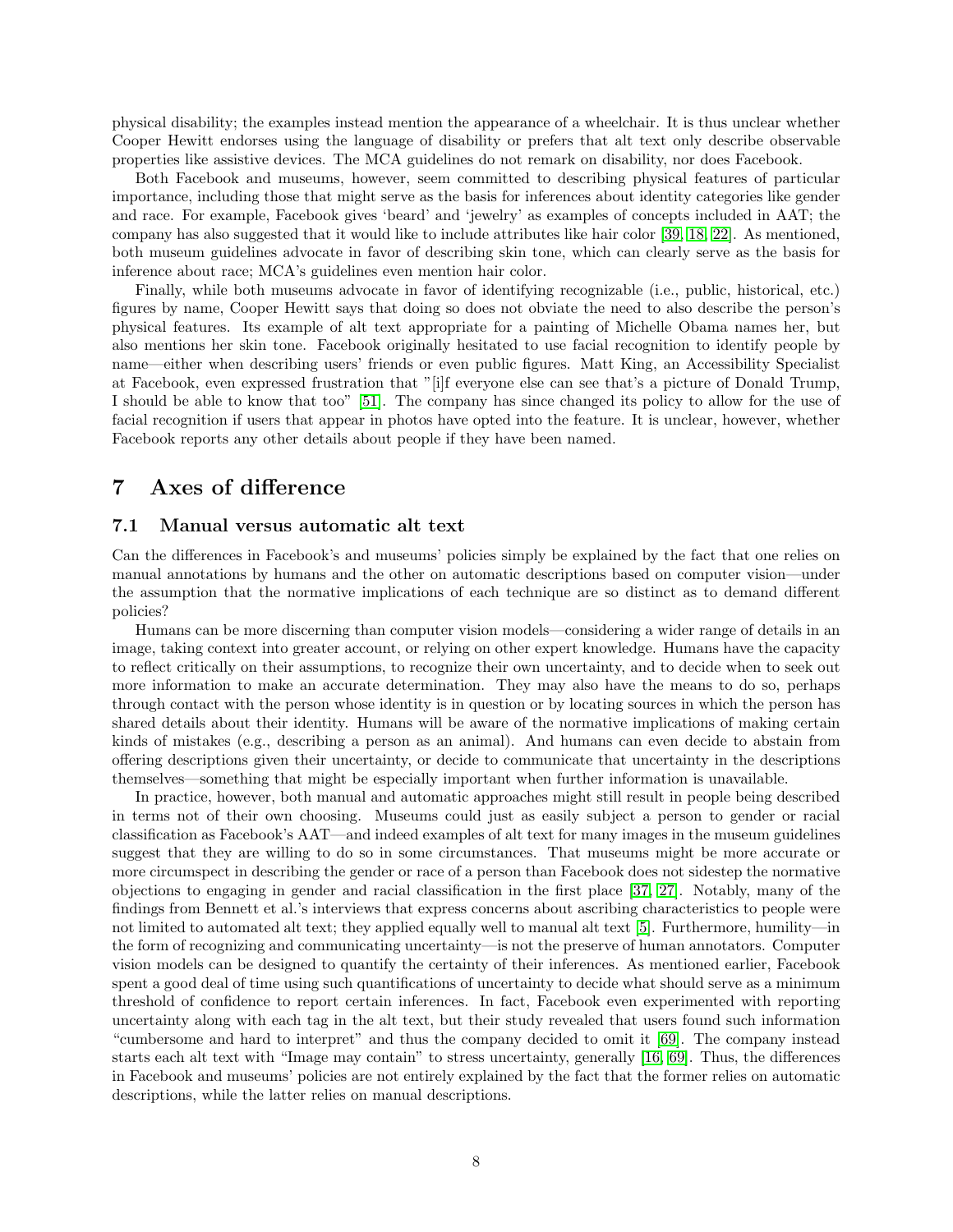### 7.2 Social media versus museums

Social networking sites and museums serve very different functions in society. Perhaps it is unsurprising that the normative issues at stake when producing alt text are also very different across these organizations and that their policy positions differ accordingly. Online social networks are places where people go to connect with others, but also cultivate their identity and express themselves [\[5\]](#page-15-5). Museums are cultural institutions that aim to curate important artistic contributions or cultural artifacts, make them available to broad audiences, and provide some interpretation and context to help patrons appreciate their meaning and significance. Facebook may naturally want to stake out a policy position that reinforces the view that it is merely a neutral conduit for social interactions among peers. In contrast, the very nature of museums is that they choose where to direct patrons' attention and that they play an active role in shaping the interpretation of displayed works. Even though the Cooper Hewitt guidelines caution that "[b]ringing interpretive knowledge to a description is not always preferred" when crafting alt text—encourage annotators to focus on what is visually evident and deferring interpretation to patrons—the museum still allows that there may be circumstances "when interpretive knowledge aids visual understanding of the content [and that] it should be incorporated" [\[14\]](#page-15-13). No such imperative seems to exist at Facebook.

The structural positions of stakeholders also differ across these organizations. On Facebook, users are often both the producers and consumers of visual media—and thus hyper-attuned to presentations of the self and others; in museums, patrons are almost always only consumers of the displayed works. The purpose of alt text in these contexts is thus very different: in one, to facilitate social interaction among people in structurally similar positions; in the other, to facilitate lay appreciation of an expertly curated set of cultural artifacts. If patrons' own identities are at stake in the alt text generated in museums, it is only by virtue of how museums describe *others* that belong to the groups with whom patrons may identify. Though museums are surely attuned to the concerns and interests of artists and the creators of other artifacts—as well as the possibly real people represented in these works—such concerns are different than those museums have for their patrons.

There are also many practical reasons why Facebook and museums have adopted quite different practices and why these might account for notable policy differences. Facebook may feel compelled to adopt automated methods, given the scale of the task, but also be more conservative in its use of identity terms, given that computer vision models will likely perform less well than humans and fail to engage in the types of deliberation described above. Facebook has committed itself to generating alt text for all images on its platforms, the scale of which is far larger than any collection that a museum might attempt to annotate. Three hundred and fifty million images are uploaded to Facebook each day [\[19\]](#page-15-15); the MCA's collection stands at 2,500 pieces [\[45\]](#page-17-18). Facebook generates alt text for visual content as soon as it has been uploaded to the site; museums have the comparative luxury of taking some time to catalog a new piece in their collection, including adding alt text before making the piece publicly available. For Facebook, manually producing alt text at this scale and speed is likely infeasible—and certainly would be if the goal were to produce alt text of the type produced by museums.

### 8 Sources of uncertainty

The goal of comparing Facebook and museums' policies is not to suggest that they should be identical, or that one is clearly preferable to the other. There are many good reasons why they differ. Yet not all of these differences can be explained away by the fact that they adopt different techniques (one manual, the other automatic) to generate alt text or that they serve very different social functions. In drawing out these differences, we have tried to throw into greater relief the range of choices and normative considerations that go into alt text, whether explicitly or perhaps unwittingly. In what follows, we offer a deeper analysis of the normative reasoning that might—and should—undergird these choices.

As we have described, Facebook's statements evince a range of justifications for its decision-making around tagging identity categories in AAT. Several related, but analytically separable, sources of potential uncertainty emerge, which we might group into three categories: (a) uncertainties related to technical accuracy; (b) uncertainties related to the ontology and epistemology of social categories; and (c) uncertainties related to social context and salience.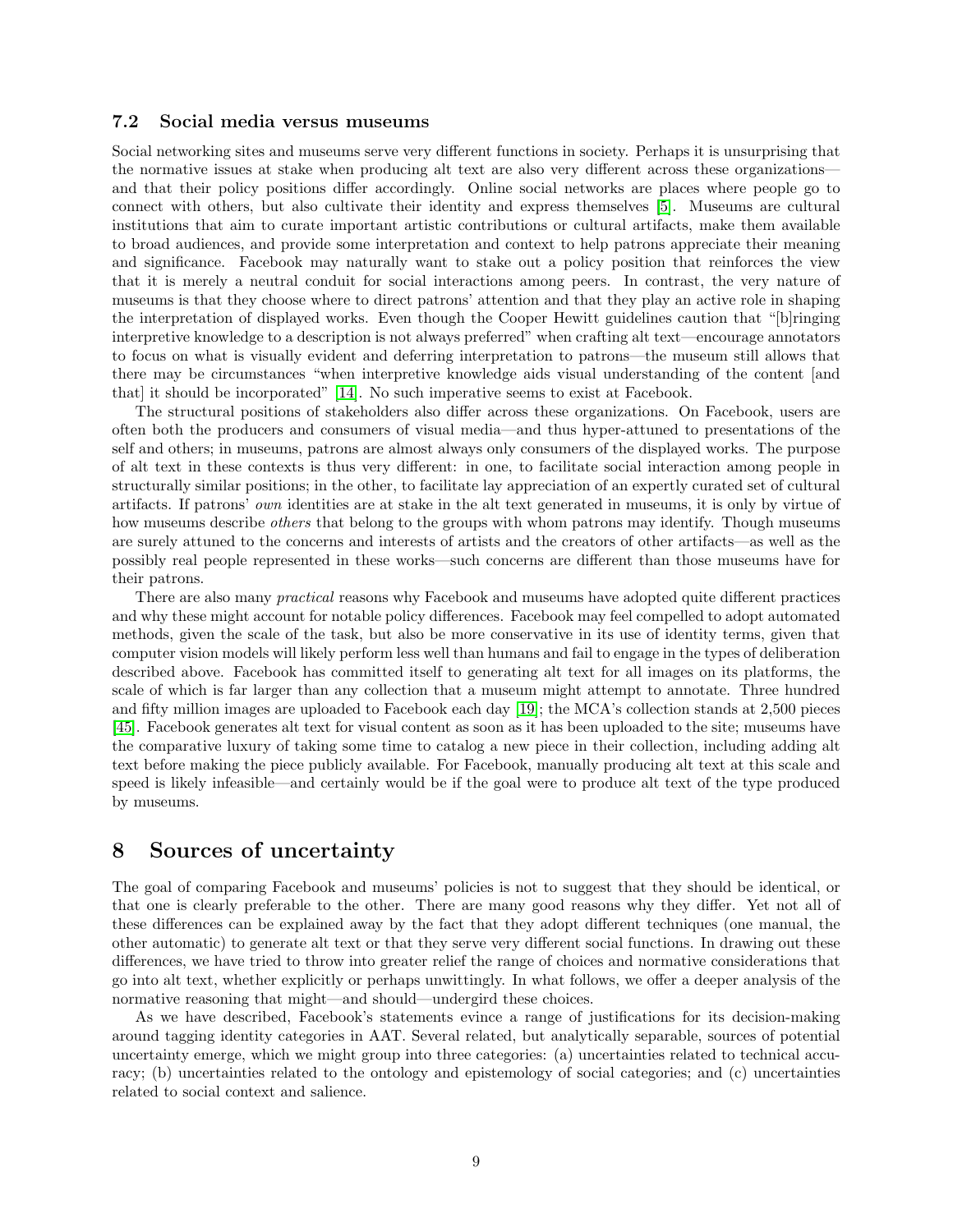|                                                 | Facebook                                                                                                                                                                                                                                                                                                                                                                                                | Cooper Hewitt                                                                                                                                                                                                                                                                                                                                                                                                                                                                                                                                                                                                                                  | Museum Contemporary Art Chicago                                                                                                                                                                                                                                                                                                                                       |
|-------------------------------------------------|---------------------------------------------------------------------------------------------------------------------------------------------------------------------------------------------------------------------------------------------------------------------------------------------------------------------------------------------------------------------------------------------------------|------------------------------------------------------------------------------------------------------------------------------------------------------------------------------------------------------------------------------------------------------------------------------------------------------------------------------------------------------------------------------------------------------------------------------------------------------------------------------------------------------------------------------------------------------------------------------------------------------------------------------------------------|-----------------------------------------------------------------------------------------------------------------------------------------------------------------------------------------------------------------------------------------------------------------------------------------------------------------------------------------------------------------------|
| Race/<br>Eth-<br>nicity/<br>Skin<br><b>Tone</b> | "By default, Facebook will<br>only suggest a tag for a<br>photo if it is 80 percent con-<br>fident that it knows what<br>it's looking at. But in sen-<br>sitive cases—including ones<br>involving race $[\dots]$ it will<br>require a much higher level<br>of confidence before offer-<br>When<br>ing a suggestion.<br>it isn't confident, Facebook<br>simply won't suggest a de-<br>scription." $[47]$ | "When describing the skin tone of a per-<br>son use non-ethnic terms such as "light-<br>skinned" or "dark-skinned" when clearly<br>visible. Because of its widespread use,<br>we recommend the emoji terms for skin<br>tone as follows: $\qquad \qquad \Box$ Light Skin Tone,<br>Medium-Light Skin Tone, Medium<br>Skin Tone, Medium-Dark Skin Tone,<br>Dark Skin Tone. Also, where skin<br>tone is obvious, one can use more specific<br>terms such as black and white, or where<br>known and verified, ethnic identity can<br>be included with the visual information:<br>Asian, African, Latin $x/o/a$ (also see gen-<br>der), etc." $ 14 $ | "Demographic: race. This is in devel-<br>opment, but for the time being identify<br>clearly visible visual appearance when<br>it is important to the understanding<br>of the content.<br>Default to "light-<br>skinned" and "dark-skinned," when<br>clearly visible.<br>Where obvious and<br>known, use more definite terms; e.g.<br>black, Latino, Asian, etc." [46] |
| Gender                                          | "[W]e decided to<br>leave<br>gender-related<br>out<br>con-<br>cepts such as woman/man,<br>girl/boy, as gender identi-<br>fication is more complex,<br>personal,<br>and<br>culture-<br>depdendent than what may<br>appear visually on photos."<br>[69]                                                                                                                                                   | "No assumptions should be made about<br>the gender of a person represented. Al-<br>though, where gender is clearly performed<br>and/or verifiable, it should be described.<br>When unknown, a person should be de-<br>scribed using "they, them" and "person"<br>and their physicality expressed through<br>the description of their features, which in-<br>advertently tend to indicate masculine or<br>feminine characteristics. The use of mas-<br>culine and feminine are problematic and<br>should be avoided unless necessary for de-<br>scribing the performance of gender." [14]                                                       | "Where necessary for understanding<br>content gender may be described, but<br>no assumptions should be made. Our<br>default should be "person" except<br>where gender is clearly evident and<br>verifiable." $[46]$                                                                                                                                                   |
| Age                                             | "We ended up with a list of<br>97 concepts $[]$ including<br>people (e.g., people count,<br>smiling, child, baby)" [69]                                                                                                                                                                                                                                                                                 | "Describe the age of represented people in<br>an image using terminology such as baby,<br>toddler, child, youth, teen, young person,<br>adult, older person." [14]                                                                                                                                                                                                                                                                                                                                                                                                                                                                             | "Use terms that indicate age: baby,<br>toddler, child, youth, teen, young<br>adult, adult, older person." [46]                                                                                                                                                                                                                                                        |
| Disability                                      |                                                                                                                                                                                                                                                                                                                                                                                                         | "Not only $[\ldots]$ prominent features or<br>physical stature, but also physical disabil-<br>ities [should be described]." [14]                                                                                                                                                                                                                                                                                                                                                                                                                                                                                                               |                                                                                                                                                                                                                                                                                                                                                                       |
| Physical<br>Features                            | "The current list of con-<br>cepts covers a wide range<br>of things that can appear<br>in photos, such as people's<br>appearance (e.g., baby, eye-<br>glasses, beard, smiling, jew-<br>elry)" $[16]$                                                                                                                                                                                                    | "When particular features are immedi-<br>ately noticeable, or mutually agreed upon<br>salient features of a known person are vi-<br>sually present, they should be described."<br> 14                                                                                                                                                                                                                                                                                                                                                                                                                                                          | "need to create reference list for $[\dots]$<br>hair color" $ 46 $                                                                                                                                                                                                                                                                                                    |
| Identity                                        | "And since people who use<br>Facebook often share pho-<br>tos of friends and family, our<br>AAT descriptions used fa-<br>cial recognition models that<br>identified people (as long as<br>those people gave explicit<br>opt-in consent)." $[1]$                                                                                                                                                         | "When describing an image of a recogniz-<br>able person, identify them by name, but<br>also describe their physical attributes. If<br>an individual is not a public figure, and the<br>context does not imply the importance of<br>who is represented, it may not be appro-<br>priate to identify the individual." [14]                                                                                                                                                                                                                                                                                                                        | "Feel free to identify clearly recog-<br>nizable figures, e.g. Jesus, Bozo the<br>Clown, Madonna, Anne Kaplan, and<br>Sammy Davis Jr." [46]                                                                                                                                                                                                                           |

<span id="page-9-0"></span>Table 1: Policies for Describing People by Organization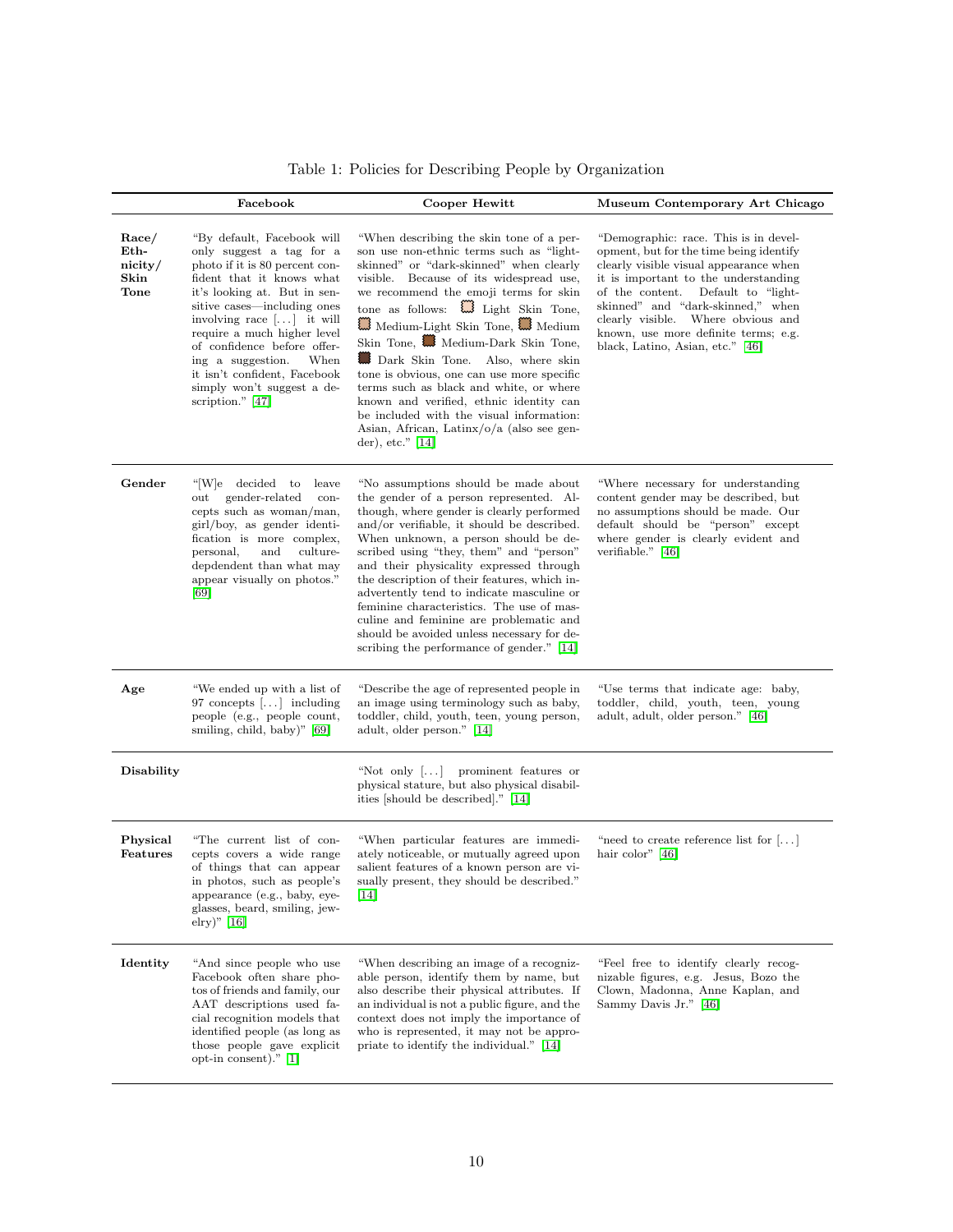Limits on technical accuracy. The first source of uncertainty relates to limitations on computer vision's ability to reliably classify images. A good deal of Facebook's discussion of identity categories invokes technical thresholds that must be met before it may display certain identity-related terms. As described, heightened confidence levels—up to 98%—are required for particularly "sensitive" concepts, seemingly including race [\[47,](#page-17-12) [69\]](#page-18-0). Through these restrictions, Facebook imposes a requisite level of confidence that its algorithm is accurately classifying images according to technical criteria.

The heightened accuracy required for certain identity-related concepts suggests that Facebook recognizes that erroneous tags around these concepts can cause particular harm: it may be more troubling to have a sensitive personal characteristic mistagged than, for example, to have Facebook mistake an apple for a pear. This concern is further reflected in Facebook's discussion of the relative risks of returning no tags for an image versus returning inaccurate tags for an image (balancing precision and recall): as Facebook notes, "in some cases, no data is better than bad data" [\[47\]](#page-17-12). Ensuring a higher degree of technical accuracy, then, is viewed as a partial means of mitigating the potential harms of AAT.

Ontological and epistemological limits of social categories. A quite different source of uncertainty relates to the nature of the characteristics that comprise social identity. Rather than being stable, discrete categories with fixed meanings—as they are often treated in computer vision models—race, gender, disability, and other identity categories are complex social constructs, the meanings of which are fluid and contextual. As many scholars have noted, identity categories are unstable, historically and politically contingent, and premised on social hierarchies; they cannot be merely affixed to individuals as stable biophysical attributes [\[7,](#page-15-16) [57,](#page-17-19) [68\]](#page-18-10).

A related concern is epistemological. Even if we were to treat race, gender, age, disability, or other identity categories as fixed categories, we would still be limited in what can be learned visually about these attributes. While certain markers of gender and race may be expressed visually (as Benthall and Haynes describe it, the category of race is partially based on "the assigning of social meanings to . . . visible features of the body" [\[7\]](#page-15-16)), they encompass a much broader range of nonvisible dimensions, and cannot be reduced to externally visible phenotypic characteristics. Many disabilities are "invisible"—that is, not readily apparent from physical appearance—which can itself impose particular burdens of recognition, legitimation, and access [\[17\]](#page-15-17). As Kate Crawford and Trevor Paglen write, computer vision tends to rely on the assumption that concepts are not only themselves "fixed, universal, and have some sort of [. . . ] grounding and internal consistency" but also that there are "fixed and universal correspondences between images and concepts" such that "the underlying essence [of a concept] expresses itself visually" [\[15\]](#page-15-2). Both of these assumptions often fail—and fail consequentially—in the context of identity categories.

Some of Facebook's policies allude to these ontological and epistemological constraints—for instance, its decision to omit gender tags from image descriptions because "gender identification is more complex, personal, and culture-dependent than what may appear visually on photos" [\[69\]](#page-18-0). This reasoning seems to evince a hybrid recognition of both ontological and epistemological constraints, noting that gender is neither a construct that can be consistently applied from person to person, nor one that can be readily identified visually. A similar logic seems to undergird Facebook's decision to redact "fuzzy and context-dependent" adjectives like 'young' [\[69\]](#page-18-0): what does 'young' mean? What are the boundaries between 'young' and 'not young' and how readily can 'young-ness' be inferred from a photo? Facebook's policies seem to acknowledge that there may be more consistent agreement at one pole of a malleable identity concept—about the 'youngness' of, say, a 'baby,' a tag which Facebook will return—but avoids tags where line-drawing is made more difficult due to the nature of the construct and its (in)visibility.

Social context and salience. Finally, normative considerations around alt text relate to uncertainties related to social contexts, and what features are useful or appropriate to mark or make explicit within them. At least two contexts are at issue. The first involves what is being depicted in the photograph being described by AAT. Race, gender, age, disability and other identity categories may be central to understanding the social meaning of an image. The museum guidelines make this explicit, clarifying that visual appearance should be described especially to the extent that it is important to understanding an image's meaning. Zalmanson's work underscores the point in his description of the photo of the Kennedy assassination as 'ten people, car': the absurdity of the caption stems from its remove from the social meaning and historical import of the image. For some images, the race and gender of depicted people are clearly salient, and key to understanding what the image conveys; for others, it is incidental, or might even be offensive or essentializing to make reference to them. But unlike manual practices in museums, which are informed by knowledgeable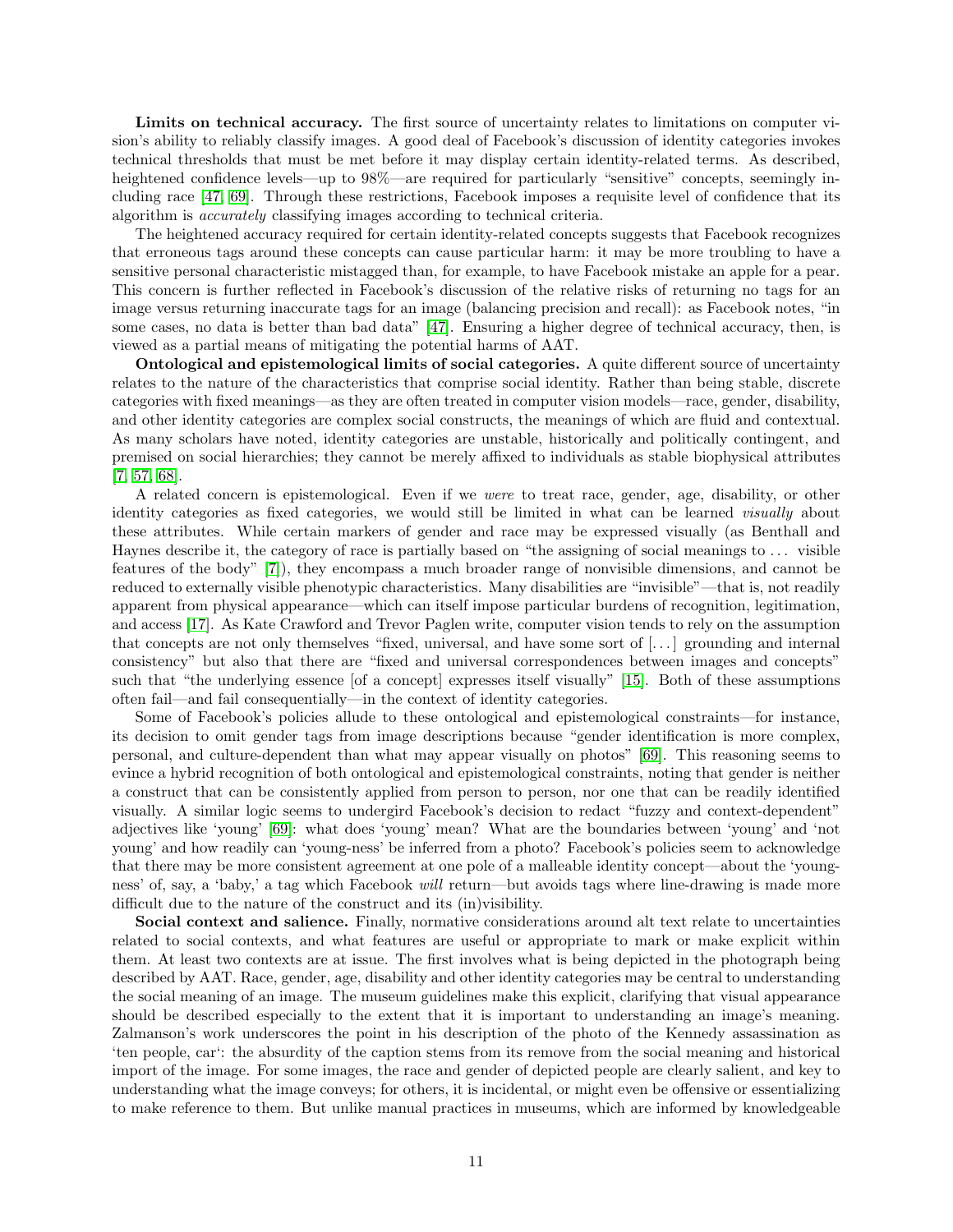human annotators who can consider the meaning of each piece of art individually, Facebook's AAT tool is not equipped to make such nuanced judgments. Facebook did consider the "salience" of different features of an image in constructing its initial list of concepts, in that it asked human annotators to tag a random selection of 200,000 photos publicly posted to Facebook with a limited number of tags (i.e., the most salient tags for the image), the top 200 most common of which were added to the initial concept candidate list [\[69\]](#page-18-0). But this is a rather limited notion of salience in the context-specific sense in which we intend it here: while used to construct a list of concepts to be applied globally, it cannot address the specificities of how these tags contribute to the social meaning of particular images.

An independent consideration related to salience is the relational context in which the BLV user is consuming the image. The relationships among the BLV user, the depicted image subject, and the photo uploader are complex and variable. It may or may not be useful or appropriate for Facebook to call out identity concepts within different relational contexts. Bennett et al.'s [\[5\]](#page-15-5) interview subjects describe how knowing the identity categories of the people with whom they interact on social media can in some cases be useful to facilitate code-switching and creating a base level of understanding for community-building (though acknowledge that doing so often involves reliance on assumptions). In other relational contexts, identity categories are less salient, and it may be irrelevant or inappropriate to make explicit reference to them. Facebook's introduction of face recognition into its AAT model (as well as the identification of image subjects by name) seems geared toward addressing the relevance of relational context. Facebook also relies on this reasoning in explaining its recent decision to permit users to expand an AAT image description into additional detail, noting that screen reader users "[want] more information when an image is from friends or family, and less when it's not" [\[1\]](#page-14-2).

To illustrate how these sources of uncertainty apply to image descriptions, consider the question of whether an AAT system should return the tag 'wheelchair.' We might reasonably assume that it is feasible for a model to accurately tag most images of wheelchairs with high confidence, surpassing the first hurdle (technical accuracy). We might also assume that we can reasonably delimit a category of objects that comprises 'wheelchairs' and that we can detect visually what objects belong to such a category (addressing ontological and epistemological concerns). 'Wheelchair' is in these senses an easier case than 'woman' or 'young' or 'Asian'—and it might seem reasonable, then, to include a 'wheelchair' tag in AAT. But we might still question the inclusion of a 'wheelchair' tag based on concerns about its salience in social and relational contexts. Is the existence of a wheelchair in an image salient enough to be explicitly named? In some cases, the answer may be yes—for instance, in Bennett et al.'s study, the majority of participants did describe "disability-related access technologies" in images of themselves [\[5\]](#page-15-5). But in others, naming the existence of a wheelchair might draw undue and irrelevant attention to the (inferred) disability of a person depicted in an image. Recall the explanation given by Sina Bahram, accessibility consultant for museums, in determining whether to describe wheelchairs in the museum context: "When I think of a picture or a photo of somebody using a wheelchair, I'm not necessarily interested in identifying disability. It would be, however, critical, in certain contexts to know that that person is using a wheelchair and in other contexts it may not be of interest" [\[61\]](#page-17-16). Even if we can say with high accuracy and without ontological or epistemological constraints that an object is a wheelchair, salience considerations may caution against their inclusion in AAT in some cases.

These various sources of uncertainty—the technical limitations of computer vision; the ontological instability of identity categories, and epistemological constraints on what can be visually observed about them; and the salience of identity characteristics in relation to the variable social meanings of images, both in their content and in the relational contexts in which they are shared—represent independent considerations that might guide policy choices about how to describe people in alt text. In practice, Facebook (and other companies creating alt text) must be sure neither to conflate these ideas in reasoning about their policies, nor to let resolution on one grounds (e.g., accuracy) be considered normatively sufficient. Rather, each concern must be considered independently when formulating an appropriate alt text policy.

### 9 Navigating uncertainty

Navigating these different sources of uncertainties is itself an uncertain process. There do not seem to be any obvious or easy answers to the challenges posed by each—and certainly not to all three. We discuss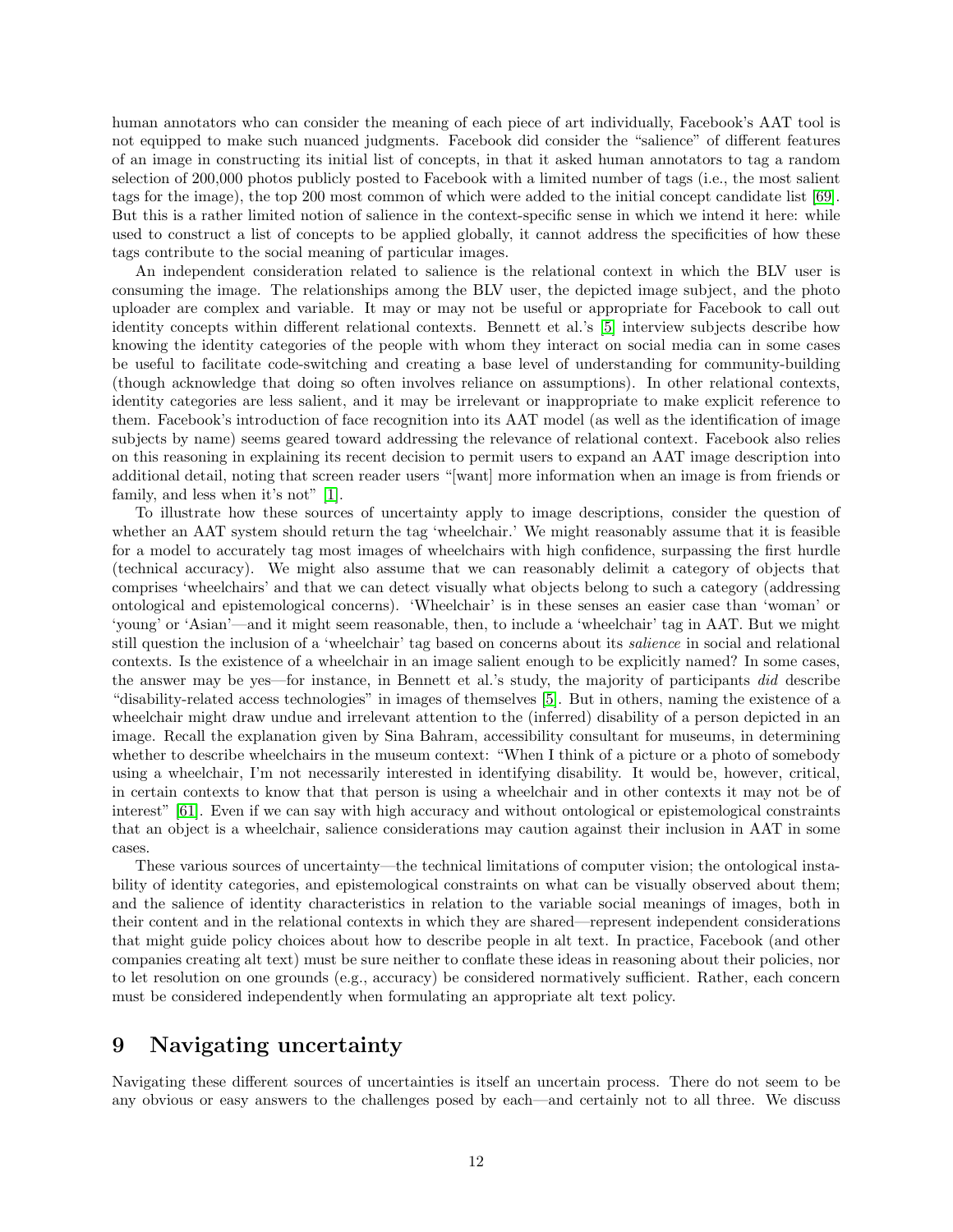two strategies below: one that has achieved a good deal of traction already (limiting descriptions to only directly observable physical features) and another that is more speculative (relying on facial recognition to name people, rather than describe them)—and the potential limitations and dangers of both approaches.

### 9.1 Directly Observable Physical Features

One approach that might seem to allow Facebook to sidestep some of these concerns is to describe only that which is visually observable, rather than imposing identity-related tags—but knowing that some of these descriptions might facilitate inferences about the race, gender, age, disability, etc. of the people so described. For example, rather than attempting to resolve the gender identity of a person that appears in a photo, Facebook could instead describe the clothing, hairstyle, and jewelry that the person is wearing, understanding and accepting that such descriptions may encourage BLV users to draw their own inferences about the person's gender. This could also happen unintentionally, of course: Facebook may have no explicit goal to facilitate such inferences, but might nonetheless describe these visual features simply in the interest of providing more detailed descriptions. It's not clear, for example, whether Facebook's decision to include 'beard' and 'jewelry' [\[16\]](#page-15-10) was motivated by any specific concerns with facilitating inference about gender or a desire to provide details beyond gender itself that its annotators deemed especially salient.

Recall that the Cooper Hewitt guidelines suggest such description of visual features in place of gender in some cases: "No assumptions should be made about the gender of a person represented [. . . ] When unknown, a person should be described using "they, them" and "person" and their physicality expressed through the description of their features, which inadvertently tend to indicate masculine or feminine characteristics" [\[14\]](#page-15-13). To illustrate this principle, the guidelines offer an example of alt text that could be generated for a photograph of people whose genders are unknown, which includes descriptive details that may be read as gender-suggestive: "The person on the left, who is wearing a halter top, leans down to crank a lever as they look over their bare shoulder at the person on the right who pushes their long hair over their shoulder laughing" [\[14\]](#page-15-13). Cooper Hewitt here describes certain visual details that annotators themselves may recognize as pertinent to gender expression, while stopping short of ascribing gender to image subjects or intentionally providing clues about gender.

This approach was also favored by nearly all of the interview subjects in Bennett et al.'s study. Of the 25 subjects they interviewed, "24 participants argued AI-generated descriptions would be more respectful if they used appearance rather than identity presumptive language," with many agreeing that "[a]pproximating skin tone and describing hairstyles may help describers and viewers avoid assuming race; describing clothing, accessories and hairstyles can help describers and viewers avoid gender assumptions, and describing access technologies can help describers and viewers avoid assuming disability" [\[5\]](#page-15-5). Bennett et al. emphasize that "the preference upon which participants largely converged was that the language of appearance versus that which presumes identity is different" [\[5\]](#page-15-5).

What might account for this degree of agreement between certain aspects of Facebook's policy, the museums' guidelines, and the views expressed by Bennett et al.'s participants? Describing physical characteristics that might serve as the basis for inference about identity categories, but refusing the explicit language of identity categories, seems to strike an interesting balance between competing commitments to autonomy: on the one hand, it still provides people depicted in images with the opportunity to self-define in the identity categories of their own choosing (or to not use any such terms at all), while on the other, it provides BLV users information that might allow them to make their own inferences about people's identity on the basis of appearance (or to refrain from doing so), just as sighted users could. We might consider it paternalistic for Facebook to deprive BLV users of all visual information that might, for example, insinuate gender—even if that information might serve as the basis for (sometimes incorrect or misguided) inferences, as it might for sighted people. Doing so would deprive BLV users of the opportunity to make their own judgments, leaving it to Facebook to impose ideological constraints on the propriety of inferring personal characteristics from visual data. This reasoning is evident in the argument made by one of Bennett et al.'s research participants: "If somebody [sighted] sees a photo and has some kind of clues, we should be given comparable information. If you don't provide that, it does feed into, maybe indirectly, blind people don't need this information or they don't make judgements based on this information [. . .W]e've gotta find a way to provide it in a way that's not overly prescriptive" [\[5\]](#page-15-5). Allowing BLV users to draw their own inferences from visual data, rather than Facebook drawing conclusions for them, also permits these inferences to be made individually and privately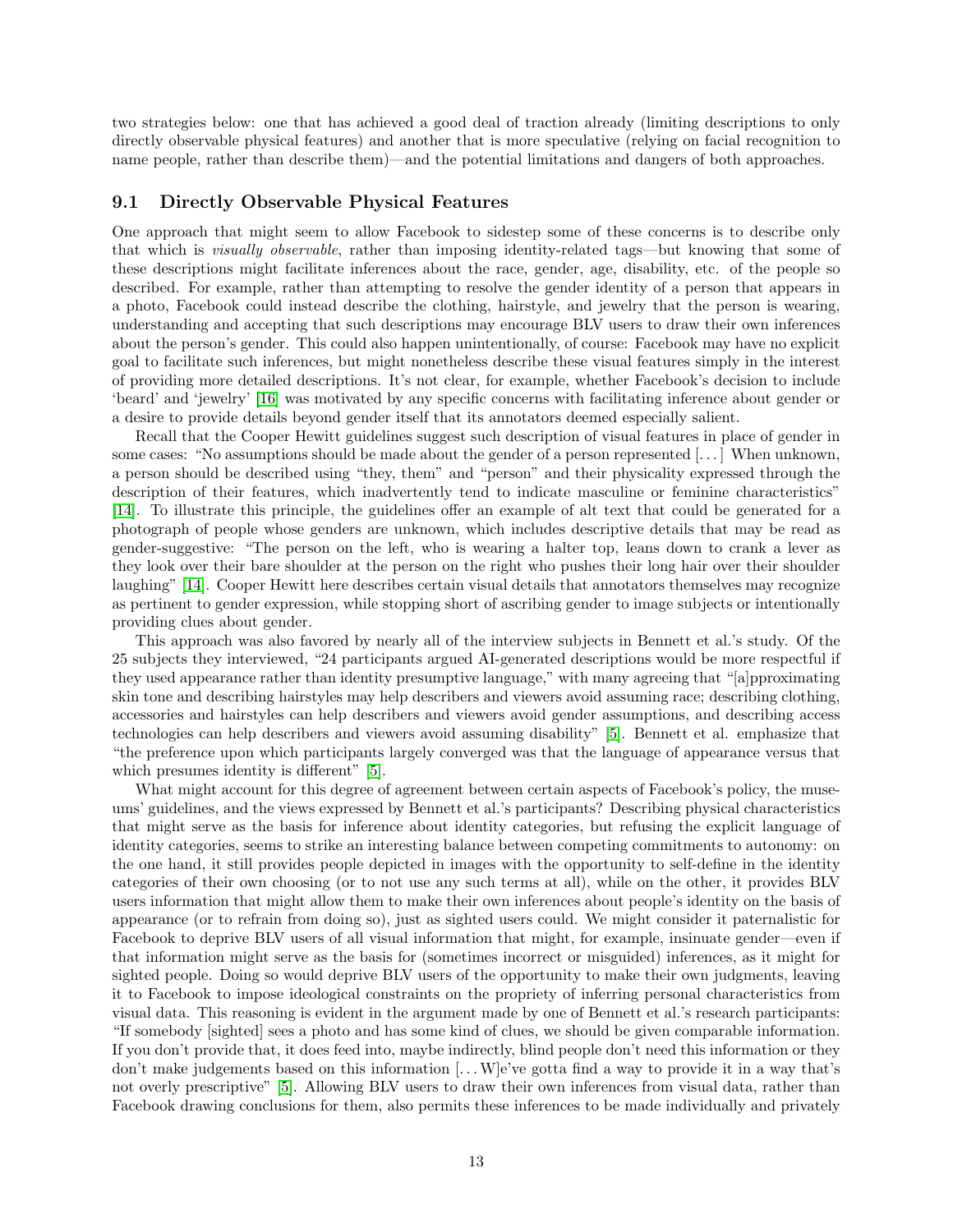(i.e., in the heads of BLV users) while Facebook's might be made in public (i.e., visible to the people being described). This too has normative implications for image subjects: seeing that one has been ascribed a specific gender by Facebook—and knowing that such ascriptions may have been accessed by other Facebook users—can be essentializing and stigmatizing in a way that individual BLV users' inferences might not.

Even when attempting to defer judgment to BLV users, though, Facebook continues to exercise a good deal of influence: the company still determines what visual details to describe in alt text and thus the basis upon which any subsequent inferences might be made by BLV users. The visual cues upon which sighted people rely to draw inferences about identity are numerous, varied, and often subtle—so much so that sighted people might be unable to fully articulate the set of cues upon which they rely when drawing such inferences. Facebook's model, even with its recently expanded set of concepts, cannot provide descriptions of the full range of visual markers that serve as such cues. Rather, the model is likely to provide details on only fairly obvious and crude cues (e.g., clothing, hairstyle, and jewelry), limiting how discerning any inference might be about the identity categories of the person described in these terms. In this respect, Facebook's BLV users would not be in the same situation as its sighted users; BLV users' capacity to infer identity categories—and how such inferences might be drawn—would remain deeply dependent on Facebook's choices about what descriptors it provides in alt text.<sup>[1](#page-13-0)</sup> In this respect, even though Facebook may be able to defer questions of accuracy, ontology, and epistemology to BLV users themselves by limiting alt text to descriptions of directly observable physical features, the company cannot escape the question of what exactly warrants description and the social meaning of such descriptions. In other words, it cannot avoid questions of salience.

Moreover, in the context of limited information, those descriptors that *are* provided may take on outsized importance. For example, if alt text includes 'person' and 'red nail polish,' the nail polish description may be over-read as an indicator of gender, and perhaps reify certain mappings of appearance to gender (even if unreliable). Determinations of what visual descriptors to provide must also consider what information is not being provided, and how different visual descriptors might interact with each other. (For example: the gender inference that might be insinuated by 'person' and 'long hair' versus 'person,' 'long hair,' and 'guitar' might differ.) The inferences to be drawn from each descriptor are not made independently.

Finally—and fundamentally—presenting this choice as one between the use of social categories and the description of visual details that might serve as the basis for inference about social categories relies on the idea that there is a clear separation between social categories and directly observable properties. Some features are so common in a particular context or among a particular community that they are not even be remarked upon. In a highly homogeneous society, for example, there may be no reason to have concepts concerned with the tone of a person's skin, the shape of a person's eyes, or the size of a person's nose. Their salience as directly observable properties is a result of the fact that they have come to serve as important visual markers for social differentiation. What is "directly observable" encodes particular beliefs about what is an appropriate way to parse the visual world, given the relevance of these features to the social categories that we rely on to make sense of others.

#### 9.2 Facial Recognition

Facial recognition might also represent another strategy for navigating these uncertainties. Rather than trying to infer identity categories ('woman') or trying to describe relevant physical characteristics ('long hair'), those producing alt text could instead try to simply identify the person in question ('Margot Hanley'). Doing so would mean that alt text could report the name of the person, which might allow BLV users to bring prior knowledge to bear about that person's identity—and perhaps justify providing less or no description of that person's appearance. In so doing, it might sidestep some of the questions of salience as well as accuracy, ontology, and epistemology, as there would be less or no need to decide which physical features are worthy of description.

In their paper introducing AAT, [\[69\]](#page-18-0) explain that "while facial recognition turned out to be one of the most requested features from our participants and current technology is viable," the company was not then prepared to adopt the technique as it had privacy implications for other users. As mentioned, the company has since adopted facial recognition on an opt-in basis, allowing users to elect to be identified automatically in AAT. To our knowledge, Facebook does not use identity to specifically avoid providing other details in

<span id="page-13-0"></span><sup>1</sup>What, if any, inferences BLV users may draw from these descriptors warrants further study. Both [\[69\]](#page-18-0) and [\[5\]](#page-15-5) repeatedly remark on the skepticism and caution that BLV users exhibit when presented with limited or unreliable information.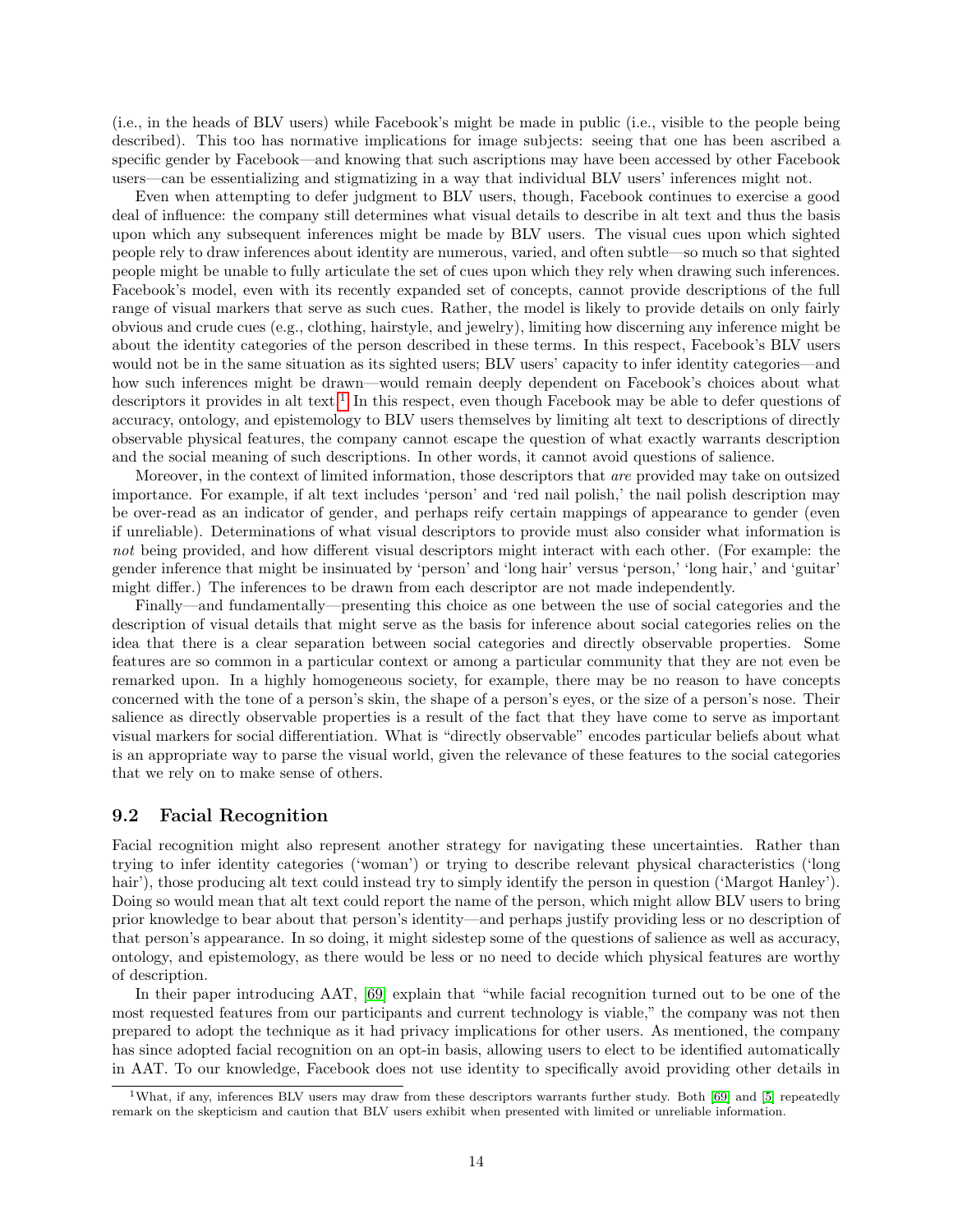its alt text, but it could choose to do so. (Recall that the Cooper Hewitt guidelines warn against this approach, stating that alt text should report identity categories and physical details even when a person has been identified by name.) An alternative approach would be to rely on facial recognition to determine who appears in an image and then match that person's identity to any information that the person might have shared elsewhere (e.g., in the gender field on Facebook). In that case, the alt text could include the name of the person along with other shared details about their identity categories and appearance.

Despite the potential appeal of facial recognition in order to deal with various sources of uncertainty, there are practical and normative limits to this approach. On social media, naming people, in place of describing their identity or physical appearance, would likely only offer much of value if the people that have been named are known by BLV users. BLV users may still be interested in the physical appearance of even those with whom they are close (e.g., when a friend changes the color of their hair). Beyond social media and other settings where images largely include family, friends, and associates (e.g., photo management software), the value of this approach will be even more limited, as BLV users will only benefit from facial recognition when the identified person is a public figure. From a normative perspective, this may put other people in an uncomfortable bind, effectively posing opting into facial recognition as a way to forestall the harms that might arise from attempts to describe people in other terms, neither of which they might welcome. Given the serious concerns that BLV users have already expressed about the manual alt text methods that place burdens on others [\[54\]](#page-17-5), organizations should be careful not to put BLV users in a position where they are made to feel that they are forcing such a decision on their social contacts [\[40\]](#page-16-18).

# 10 Conclusion

In this paper, we have explored the tensions that emerge when using computer vision to produce alt text descriptions of people, including identity categories like race, gender, age, disability, etc. We proposed museums as an apt point of comparison, as museums have long navigated these tensions and have developed specific principles and guidelines to aid in their determinations. By comparing the organizations' policies, we surfaced the normative and practical factors underlying their different approaches. We explained how different forms of uncertainty underlie policy choices about image descriptions, and explored the challenges associated with possible strategies to overcome these.

# Acknowledgements

This work was supported by the National Science Foundation (CHS-1901151), the John D. and Catherine T. MacArthur Foundation, and the Brown Institute for Media Innovation. We thank Sina Bahram, Ben Bianchi, Su Lin Blodgett, A. Feder Cooper, Carter Donohoe, Jacob Ford, Jared Katzman, Kristen Laird, Ruth Starr, Emily Tseng, Hanna Wallach, Meg Young, Freds Madison Avenue, and members of the Artificial Intelligence, Policy, and Practice initiative at Cornell University for valuable discussions.

# References

- <span id="page-14-2"></span>[1] Facebook AI. How facebook is using ai to improve photo descriptions for people who are blind or visually impaired, jan 2021.
- <span id="page-14-0"></span>[2] Pınar Barlas, Kyriakos Kyriakou, Styliani Kleanthous, and Jahna Otterbacher. Social b(eye) as: Human and machine descriptions of people images. In Proceedings of the International AAAI Conference on Web and Social Media, volume 13, pages 583–591, 2019.
- <span id="page-14-1"></span>[3] Solon Barocas, Kate Crawford, Aaron Shapiro, and Hanna Wallach. The Problem With Bias: Allocative Versus Representational Harms in Machine Learning. In Proceedings of SIGCIS, 2017.
- <span id="page-14-3"></span>[4] BBC. Google apologises for photos app's racist blunder, july 2015.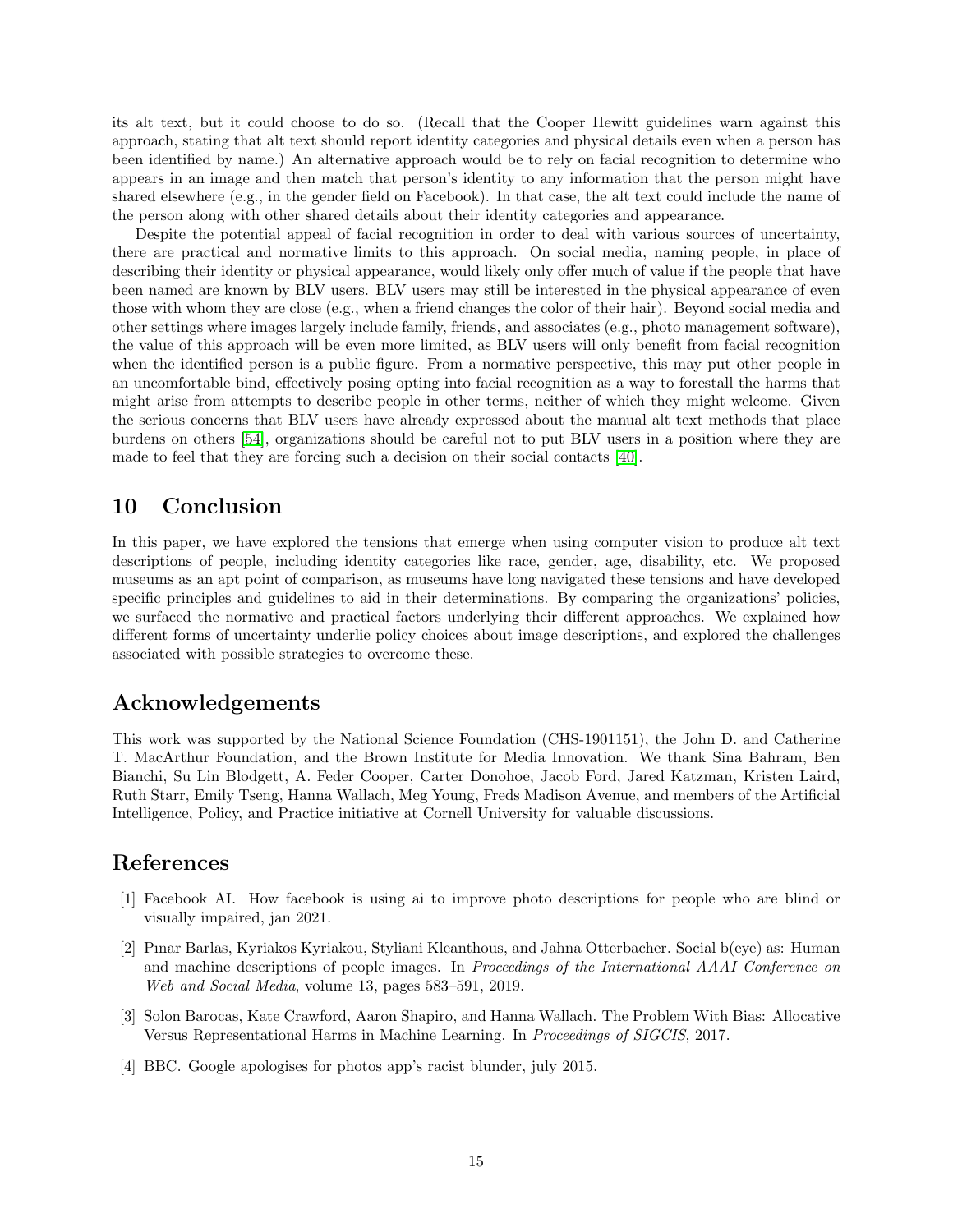- <span id="page-15-5"></span>[5] Cynthia L Bennett, Cole Gleason, Morgan Klaus Scheuerman, Jeffrey P Bigham, Anhong Guo, and Alexandra To. "it's complicated": Negotiating accessibility and (mis) representation in image descriptions of race, gender, and disability. 2021.
- <span id="page-15-4"></span>[6] Cynthia L Bennett and Os Keyes. What is the point of fairness? disability, ai and the complexity of justice. ACM SIGACCESS Accessibility and Computing, (125), 2020.
- <span id="page-15-16"></span>[7] Sebastian Benthall and Bruce D Haynes. Racial categories in machine learning. In Proceedings of the conference on fairness, accountability, and transparency, pages 289–298, 2019.
- <span id="page-15-7"></span>[8] Jeffrey P Bigham, Chandrika Jayant, Hanjie Ji, Greg Little, Andrew Miller, Robert C Miller, Robin Miller, Aubrey Tatarowicz, Brandyn White, Samual White, et al. Vizwiz: nearly real-time answers to visual questions. In Proceedings of the 23nd annual ACM symposium on User interface software and technology, pages 333–342, 2010.
- <span id="page-15-1"></span>[9] Abeba Birhane and Vinay Uday Prabhu. Large image datasets: A pyrrhic win for computer vision? In Proceedings of the IEEE/CVF Winter Conference on Applications of Computer Vision, pages 1537– 1547, 2021.
- <span id="page-15-0"></span>[10] Geoffrey C Bowker and Susan Leigh Star. Sorting things out: Classification and its consequences. MIT press, 2000.
- <span id="page-15-6"></span>[11] Erin Brady, Meredith Ringel Morris, and Jeffrey P Bigham. Gauging receptiveness to social microvolunteering. In Proceedings of the 33rd Annual ACM Conference on Human Factors in Computing Systems, pages 1055–1064, 2015.
- <span id="page-15-9"></span>[12] Stacy M Branham, Ali Abdolrahmani, William Easley, Morgan Scheuerman, Erick Ronquillo, and Amy Hurst. "is someone there? do they have a gun" how visual information about others can improve personal safety management for blind individuals. In Proceedings of the 19th International ACM SIGACCESS Conference on Computers and Accessibility, pages 260–269, 2017.
- <span id="page-15-3"></span>[13] Joy Buolamwini and Timnit Gebru. Gender shades: Intersectional accuracy disparities in commercial gender classification. In Conference on fairness, accountability and transparency, pages 77–91. PMLR, 2018.
- <span id="page-15-13"></span>[14] Cooper Hewitt. Guidelines for image description, 2021.
- <span id="page-15-2"></span>[15] Kate Crawford and Trevor Paglen. Excavating ai: the politics of images in machine learning training sets. Excavating AI, 2019.
- <span id="page-15-10"></span>[16] Manohar Paluri Darío García García, Shaomei Wu. Under the hood: Building accessibility tools for the visually impaired on facebook, april 2016.
- <span id="page-15-17"></span>[17] N Ann Davis. Invisible disability. *Ethics*, 116(1):153-213, 2005.
- <span id="page-15-11"></span>[18] Megan Rose Dickey. Facebook's accessibility ambitions, may 2018.
- <span id="page-15-15"></span>[19] Facebook Inc. The latest facebook statistics (2018), January 2018.
- <span id="page-15-8"></span>[20] Hao Fang, Saurabh Gupta, Forrest Iandola, Rupesh K Srivastava, Li Deng, Piotr Dollár, Jianfeng Gao, Xiaodong He, Margaret Mitchell, John C Platt, et al. From captions to visual concepts and back. In Proceedings of the IEEE conference on computer vision and pattern recognition, pages 1473–1482, 2015.
- <span id="page-15-12"></span>[21] Chancey Fleet. Things which garner a ton of glowing reviews from mainstream outlets without being of much use to disabled people. for instance, facebook's auto image descriptions, much loved by sighted journos but famously useless in the blind community, January 2021.
- <span id="page-15-14"></span>[22] Nicole Gallucci. Facebook's new facial recognition efforts help blind users know exactly who's in photos, december 2017.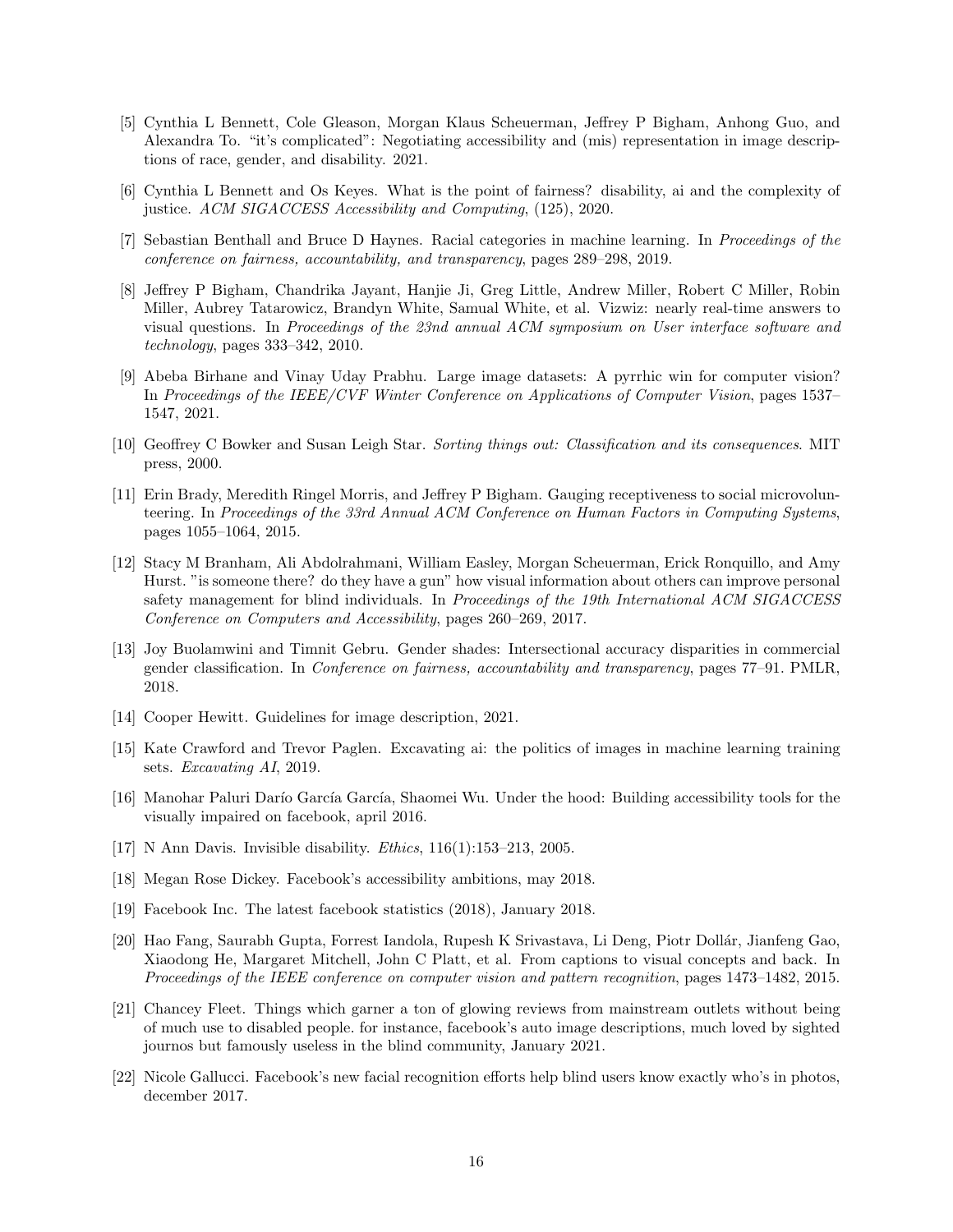- <span id="page-16-17"></span>[23] Shona Ghosh. Google ai will no longer use gender labels like 'woman' or 'man' on images of people to avoid bias, feb 2020.
- <span id="page-16-5"></span>[24] Cole Gleason, Patrick Carrington, Cameron Cassidy, Meredith Ringel Morris, Kris M Kitani, and Jeffrey P Bigham. "it's almost like they're trying to hide it": How user-provided image descriptions have failed to make twitter accessible. In The World Wide Web Conference, pages 549–559, 2019.
- <span id="page-16-8"></span>[25] Google. Vision ai, January 2021.
- <span id="page-16-4"></span>[26] Darren Guinness, Edward Cutrell, and Meredith Ringel Morris. Caption crawler: Enabling reusable alternative text descriptions using reverse image search. In Proceedings of the 2018 CHI Conference on Human Factors in Computing Systems, pages 1–11, 2018.
- <span id="page-16-13"></span>[27] Foad Hamidi, Morgan Klaus Scheuerman, and Stacy M Branham. Gender recognition or gender reductionism? the social implications of embedded gender recognition systems. In Proceedings of the 2018 chi conference on human factors in computing systems, pages 1–13, 2018.
- <span id="page-16-0"></span>[28] Margot Hanley, Apoorv Khandelwal, Hadar Averbuch-Elor, Noah Snavely, and Helen Nissenbaum. An ethical highlighter for people-centric dataset creation. arXiv preprint arXiv:2011.13583, 2020.
- <span id="page-16-14"></span>[29] Mahdi Hashemi and Margeret Hall. Criminal tendency detection from facial images and the gender bias effect. Journal of Big Data,  $7(1):1-16$ , 2020.
- <span id="page-16-15"></span>[30] Anna Lauren Hoffmann. Data violence and how bad engineering choices can damage society. Medium. Retrieved June, 19:2019, 2018.
- <span id="page-16-10"></span>[31] Anna Lauren Hoffmann. Terms of inclusion: Data, discourse, violence. New Media & Society, pages 1–18, 2020.
- <span id="page-16-6"></span>[32] Ting-Hao Huang, Walter Lasecki, Amos Azaria, and Jeffrey Bigham. "is there anything else i can help you with?" challenges in deploying an on-demand crowd-powered conversational agent. In *Proceedings* of the AAAI Conference on Human Computation and Crowdsourcing, volume 4, 2016.
- <span id="page-16-9"></span>[33] Amazon.com Inc. Amazon rekognition, January 2021.
- <span id="page-16-2"></span>[34] Eun Seo Jo and Timnit Gebru. Lessons from archives: Strategies for collecting sociocultural data in machine learning. In Proceedings of the 2020 Conference on Fairness, Accountability, and Transparency, pages 306–316, 2020.
- <span id="page-16-7"></span>[35] Andrej Karpathy and Li Fei-Fei. Deep visual-semantic alignments for generating image descriptions. In Proceedings of the IEEE conference on computer vision and pattern recognition, pages 3128–3137, 2015.
- <span id="page-16-11"></span>[36] Gunay Kazimzade and Milagros Miceli. Biased priorities, biased outcomes: Three recommendations for ethics-oriented data annotation practices. In Proceedings of the  $AAAI/ACM$  Conference on AI, Ethics, and Society, pages 71–71, 2020.
- <span id="page-16-1"></span>[37] Os Keyes. The misgendering machines: Trans/hci implications of automatic gender recognition. Proceedings of the ACM on human-computer interaction, 2(CSCW):1–22, 2018.
- <span id="page-16-12"></span>[38] Kyriakos Kyriakou, Pınar Barlas, Styliani Kleanthous, and Jahna Otterbacher. Fairness in proprietary image tagging algorithms: A cross-platform audit on people images. In Proceedings of the International AAAI Conference on Web and Social Media, volume 13, pages 313–322, 2019.
- <span id="page-16-16"></span>[39] Nicole Lee. Behind facebook's efforts to make its site accessible to all, july 2016.
- <span id="page-16-18"></span>[40] Janni Lehrer-Stein. What it's like to use facebook when you're blind. The New York Times, Jan 2020.
- <span id="page-16-3"></span>[41] Haley MacLeod, Cynthia L Bennett, Meredith Ringel Morris, and Edward Cutrell. Understanding blind people's experiences with computer-generated captions of social media images. In Proceedings of the 2017 CHI Conference on Human Factors in Computing Systems, pages 5988–5999, 2017.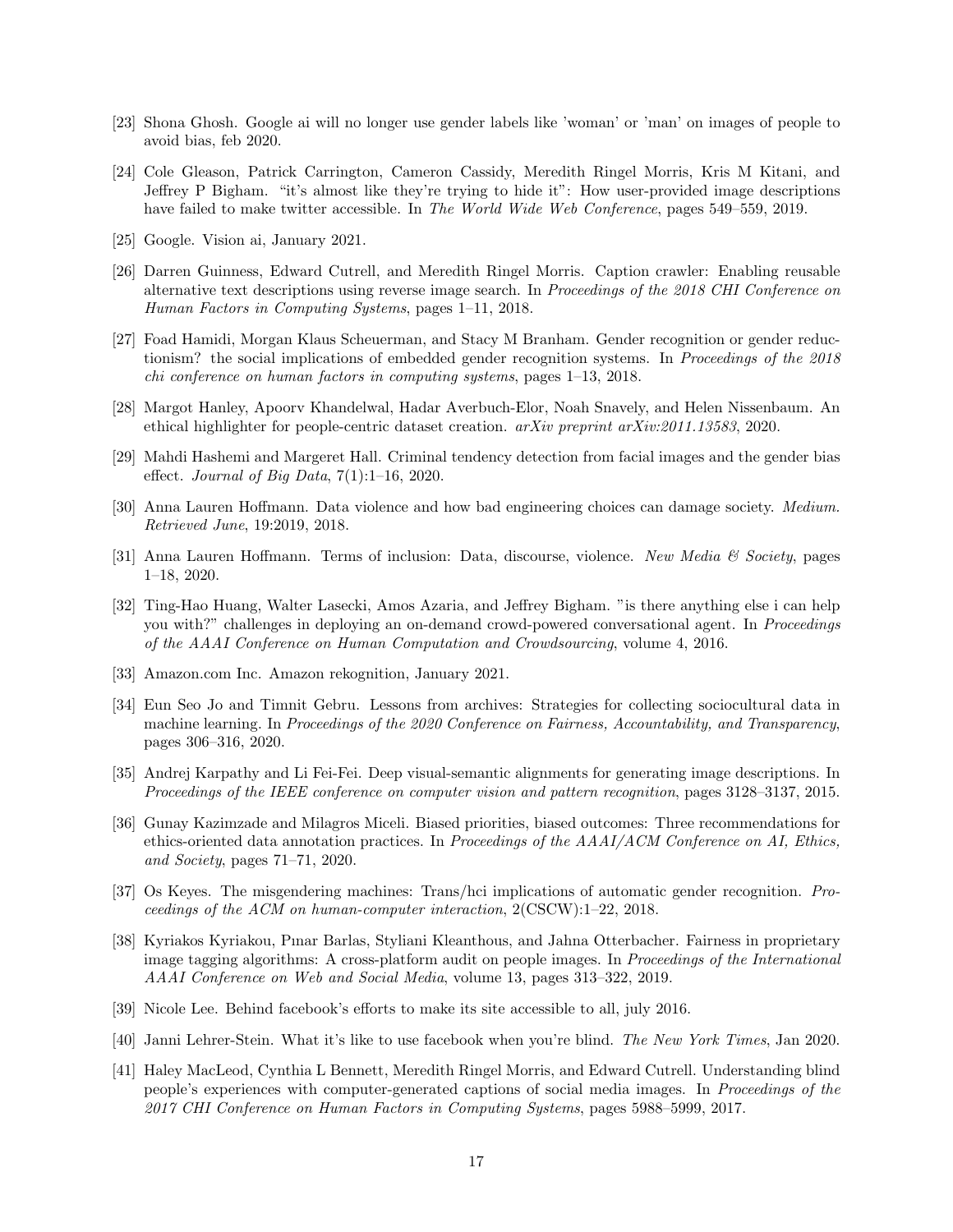- <span id="page-17-1"></span>[42] Dominic Mazzoni. Using ai to give people who are blind the "full picture", dec 2019.
- <span id="page-17-9"></span>[43] Milagros Miceli, Martin Schuessler, and Tianling Yang. Between subjectivity and imposition: Power dynamics in data annotation for computer vision. Proceedings of the ACM on Human-Computer Interaction, 4(CSCW2):1–25, 2020.
- <span id="page-17-7"></span>[44] Microsoft Azure Computer Vision, January 2021.
- <span id="page-17-18"></span>[45] Museum of Contemporary Art Chicago. Collection, 2021.
- <span id="page-17-17"></span>[46] Museum of Contemporary Art Chicago. Mca guidelines for describing, 2021.
- <span id="page-17-12"></span>[47] Casey Newton. Facebook begins using artificial intelligence to describe photos to blind users, april 2016.
- <span id="page-17-10"></span>[48] Jahna Otterbacher. Social cues, social biases: stereotypes in annotations on people images. In Proceedings of the AAAI Conference on Human Computation and Crowdsourcing, volume 6, 2018.
- <span id="page-17-11"></span>[49] Jahna Otterbacher, Pınar Barlas, Styliani Kleanthous, and Kyriakos Kyriakou. How do we talk about other people? group (un) fairness in natural language image descriptions. In Proceedings of the AAAI Conference on Human Computation and Crowdsourcing, volume 7, pages 106–114, 2019.
- <span id="page-17-15"></span>[50] Alica Peszkowska. Moving communities online (without losing their substance), march 2020.
- <span id="page-17-13"></span>[51] Andrea Peterson. How facebook is helping the blind 'see' pictures their friends share online, april 2016.
- <span id="page-17-8"></span>[52] Helen Petrie, Chandra Harrison, and Sundeep Dev. Describing images on the web: a survey of current practice and prospects for the future. Proceedings of Human Computer Interaction International (HCII), 71:2, 2005.
- <span id="page-17-2"></span>[53] John Roach. What's that? microsoft's latest breakthrough, now in azure ai, describes images as well as people do, 2020.
- <span id="page-17-5"></span>[54] Jeffrey M Rzeszotarski and Meredith Ringel Morris. Estimating the social costs of friendsourcing. In Proceedings of the SIGCHI Conference on Human Factors in Computing Systems, pages 2735–2744, 2014.
- <span id="page-17-4"></span>[55] Elliot Salisbury, Ece Kamar, and Meredith Morris. Toward scalable social alt text: Conversational crowdsourcing as a tool for refining vision-to-language technology for the blind. In Proceedings of the AAAI Conference on Human Computation and Crowdsourcing, volume 5, 2017.
- <span id="page-17-0"></span>[56] Morgan Klaus Scheuerman, Jacob M Paul, and Jed R Brubaker. How computers see gender: An evaluation of gender classification in commercial facial analysis services. Proceedings of the ACM on Human-Computer Interaction, 3(CSCW):1–33, 2019.
- <span id="page-17-19"></span>[57] Morgan Klaus Scheuerman, Kandrea Wade, Caitlin Lustig, and Jed R Brubaker. How we've taught algorithms to see identity: Constructing race and gender in image databases for facial analysis. Proceedings of the ACM on Human-Computer Interaction, 4(CSCW1):1–35, 2020.
- <span id="page-17-14"></span>[58] Anna Selle. creepy that facebook is generating this, but i think it's just alt text for screen readers. so probably just an accessibility thing, but also unsettling if that text isn't being generated directly by users., July 2019.
- <span id="page-17-3"></span>[59] Abigale Stangl, Meredith Ringel Morris, and Danna Gurari. "person, shoes, tree. is the person naked?" what people with vision impairments want in image descriptions. In Proceedings of the 2020 CHI Conference on Human Factors in Computing Systems, pages 1–13, 2020.
- <span id="page-17-6"></span>[60] Kenneth Tran, Xiaodong He, Lei Zhang, Jian Sun, Cornelia Carapcea, Chris Thrasher, Chris Buehler, and Chris Sienkiewicz. Rich image captioning in the wild. In Proceedings of the IEEE conference on computer vision and pattern recognition workshops, pages 49–56, 2016.
- <span id="page-17-16"></span>[61] TWIMLFest. Accessibility and computer vision, oct 2020.